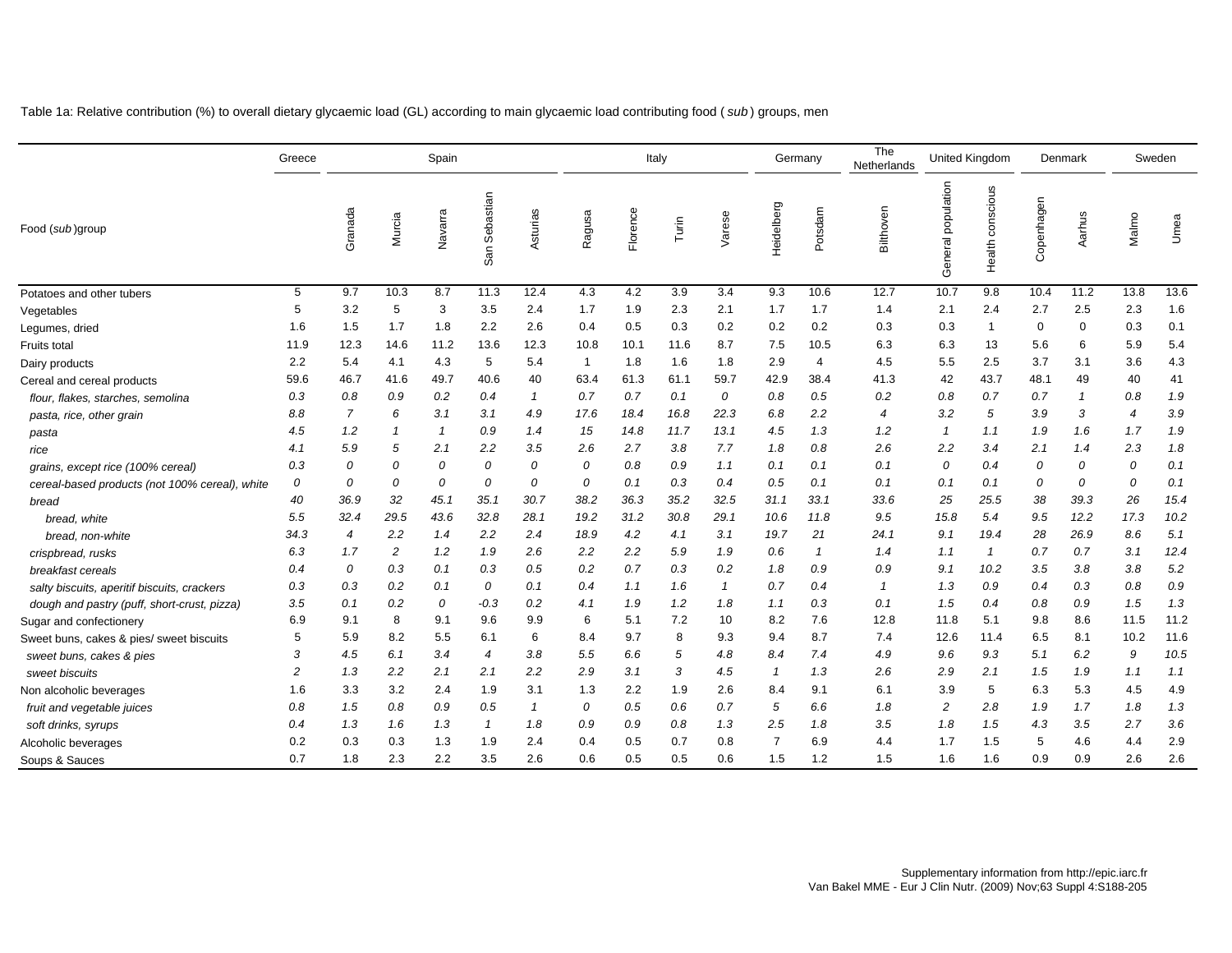**Table 1b** Relative contribution (%) to overall dietary glycaemic load (GL) according to main glycaemic load contributing food (*sub* ) groups, women

|                                             | Greece   |                |           | Spain          |                          |                 |                    |                | Italy          |       |        |                | France     |       |                |            | Germany  |           | The<br>Netherlands |                             | United Kingdom   |           | Denmark        | Sweden         |        |                          | Norway               |
|---------------------------------------------|----------|----------------|-----------|----------------|--------------------------|-----------------|--------------------|----------------|----------------|-------|--------|----------------|------------|-------|----------------|------------|----------|-----------|--------------------|-----------------------------|------------------|-----------|----------------|----------------|--------|--------------------------|----------------------|
| Food (sub)group                             |          | Asturia        | rana<br>ō | Murcia         | Navarra                  | Sebastia<br>San | 5<br>$\frac{5}{5}$ | Varese         | Ragusa         | Turin | Naples | East<br>North  | Š<br>North | South | coast<br>South | Heidelberg | Potsdam  | Bilthoven | Utrecht            | population<br>eneral<br>(2) | Health conscious | Copenhage | Aarhu          | Malmo          | Ĕ<br>∍ | Norway<br>East<br>€<br>ā | Norway<br>North-West |
| Potatoes and other tubers                   | 4.5      | 11             | 8.4       | 10.4           | 8.2                      | 9.5             | 3.9                | 3.7            | 3.4            | 3.5   | 3.6    | 7.1            | 8.6        | 6.1   | 4.4            | 8.7        | 9.8      | 11.3      | 10.6               | 9.8                         | 9.7              | 9.2       | 8.7            | 11.6           | 11     | 8.5                      | 10.2                 |
| Vegetables                                  | 5.2      | $\overline{2}$ | 3.9       | 8.4            | 3                        | 4.2             | 2.7                | $\overline{2}$ | 2.2            | 3.3   | 2.4    | 3.3            | 3.2        | 3.3   | 3.9            | 2.1        | 2.5      | 1.7       | 1.7                | 2.6                         | 2.9              | 3.2       | 3              | 3              | 2.5    | 2.6                      | 2.6                  |
| Legumes, dried                              | 1.3      | $\overline{2}$ |           | 1.2            | 1.2                      | 1.7             | 0.5                | 0.3            | 0.6            | 0.1   | 0.5    | 0.4            | 0.4        | 0.4   | 0.7            | 0.2        | 0.2      | 0.3       | 0.3                | 0.4                         | 0.8              | $\Omega$  | $\mathbf 0$    | 0.2            | 0.2    | 0.1                      | 0.1                  |
| Fruits total                                | 14.2     | 15.2           | 16        | 16.7           | 16.1                     | 16.6            | 12.8               | 12.8           | 14.5           | 14.5  | 11.2   | 11.3           | 11.6       | 12.5  | 12.5           | 12.2       | 14.6     | 8.2       | 9.8                | 10                          | 15               | 9.1       | 9.4            | 9.8            | 9.3    | 9.3                      | 8.7                  |
| Dairy products                              | 3.3      | 9.6            | 7.9       | 6.4            | 7.2                      | 7.3             | 2.7                | 2.9            | $\overline{2}$ | 2.7   | 2.2    | 4.8            | 4.5        | 4.1   | 4.6            | 3.8        | 5.5      | 4.6       | 5.8                | 6.6                         | 3.2              | 4.1       | 3.1            | 4.2            | 4.5    | 5.1                      | 5                    |
| Cereal and cereal products                  | 50.7     | 34.5           | 40        | 32.8           | 37.5                     | 34.3            | 55                 | 52             | 53.9           | 52.6  | 56.8   | 43.2           | 44.4       | 45.9  | 47.1           | 40.1       | 35.6     | 40.1      | 39                 | 39.6                        | 39.7             | 48.7      | 49.1           | 36.4           | 40.2   | 44.2                     | 42.9                 |
| flour, flakes, starches, semolina           | 0.5      | 1.1            | 0.5       | $\overline{c}$ | 0.2                      | 0.7             | 0.5                | 0.1            | 1.3            | 0.6   | 0.     | 0.2            | 0.2        | 0.2   | 0.9            | 0.9        | 0.5      | 0.2       | 0.3                | 0.6                         | 0.5              | 0.7       | 0.8            | 0.9            | 2.1    | 0.4                      | 0.5                  |
| pasta, rice, other grain                    | 7.7      | 5.2            | 3.8       | 4.7            | 3.8                      | 3.8             | 14.9               | 18.1           | 11.7           | 13.1  | 14.5   | 4.8            | 5.1        | 5.2   | 5.6            | 6.4        | 3.3      | 4.2       | 3.3                | 3.4                         | 4.6              | 3.8       | 3.4            | 3.8            | 3.9    | 2.8                      | $\overline{c}$       |
| pasta                                       | 3.7      | 1.1            | 0.8       | 0.4            |                          | 0.8             | 11.1               | 10.4           | 9.6            | 9.2   | 12     | 1.7            | 1.4        | 1.9   | 2.1            |            | 1.8      | 1.2       | 1.1                | 1.3                         | 1.5              | 2.3       | 1.5            | 1.6            | 1.8    |                          | 0.6                  |
| rice                                        | 3.6      | 4.1            | 2.9       | 4.3            | 2.8                      | 2.9             | 2.9                | 4.9            | 2.1            | 2.6   | 1.6    | 2.4            | 2.7        | 2.4   | 2.5            | 1.8        | 1.4      | 2.9       | $\overline{c}$     | 1.9                         | 2.9              | 1.5       | 1.8            | 2.2            | 1.9    | 1.9                      | 1.4                  |
| grains, except rice (100% cereal)           | 0.4      | $\Omega$       | $\Omega$  | 0              | $\Omega$                 | 0               | 0.6                | 1.7            | $\Omega$       | 1.1   | 0.3    | 0.7            | 0.8        | 0.7   | 0.8            | 0.2        | $\Omega$ | 0.2       | $\Omega$           | $\Omega$                    | 0.3              | $\Omega$  | 0.1            | 0.1            | 0.1    | 0                        | 0                    |
| cereal-based products (not 100% cereal)     | 0        | $\Omega$       | $\Omega$  | 0              | $\Omega$                 | $\Omega$        | 0.3                | 1.1            | $\Omega$       | 0.2   | 0.7    | 0.1            | 0.1        | 0.2   | 0.1            | 0.4        | $\Omega$ | $\Omega$  | 0.1                | 0.1                         | $\Omega$         | $\Omega$  | $\Omega$       | $\Omega$       | 0.1    | 0                        | $\Omega$             |
| white                                       |          |                |           |                |                          |                 |                    |                |                |       |        |                |            |       |                |            |          |           |                    |                             |                  |           |                |                |        |                          |                      |
| bread                                       | 31       | 21.8           | 32.4      | 21.6           | 29.1                     | 24.3            | 31                 | 25.8           | 29.5           | 27.6  | 32.3   | 31.6           | 33.8       | 33    | 32.3           | 27.9       | 27.7     | 30.5      | 29.6               | 23.3                        | 22.5             | 38.7      | 40.            | 21.7           | 15.6   | 34                       | 33                   |
| bread, white                                | 4.5      | 18             | 27.6      | 19.2           | 25.7                     | 20.8            | 26.7               | 22.6           | 16.9           | 23.4  | 28.4   | 18.8           | 21.9       | 21    | 21.3           | 8.7        | 8.8      | 8.1       | 6.8                | 12.4                        | 7                | 10.1      | 9.9            | 13.2           | 9      | 6.2                      | 4.5                  |
| bread, non-white                            | 26.3     | 3.7            | 4.2       | 2.2            | 3.1                      | 3.4             | 3.8                | 3              | 12.6           | 4.1   | 2.5    | 12.6           | 11.6       |       | 11             | 18.4       | 18.5     | 22.5      | 22.7               | 10.9                        | 15.3             | 28.2      | 29.9           | 8.4            | 6.5    | 27.7                     | 28.6                 |
| crispbread, rusks                           | 6.8      | 5.6            | 2.2       | 3.3            | $\overline{\mathcal{A}}$ | 4.6             | 3.8                | 3.2            | 2.4            | 7.3   | 3.8    | 2.3            | 1.8        | 3.6   | 3.9            | 1.5        | 2.1      | 2.2       | 2.6                | 1.3                         | 2.2              | 1.4       |                | 4.3            | 10.5   | 3.4                      | 3.5                  |
| breakfast cereals                           | 0.6      | 0.3            | 0.2       | 0.1            | 0.2                      | 0.8             | 0.8                | 0.9            | 0.2            | 0.6   | 0.6    | 1.7            | 2          | 2.2   | 2.3            | 1.8        | 1.2      | 1.1       | 1.4                | 8.7                         | 7.7              | 2.9       | 2.7            | 3.2            | 5.4    | 1.5                      | 1.3                  |
| salty biscuits, aperitif biscuits, crackers | 0.5      | 0.2            | 0.4       | 0.3            | 0.2                      | 0.1             | 1.2                | 1.5            | 1.3            | 1.5   | 2.5    | 0.9            | 0.8        | 0.5   | 0.5            | 0.8        | 0.5      | 1.5       | 1.3                | 1.4                         | 1.6              | 0.4       | 0.2            | 1.2            | 1.2    | 1.2                      | 1.1                  |
| dough and pastry (puff, short-crust, pizza, | 3.5      | 0.3            | 0.3       | 0.8            | 0                        | 0               | 2.7                | 2.4            | 7.6            | 1.8   | 3.1    | 1.6            | 0.8        | 1.2   | 1.6            | 0.7        | 0.3      | 0.3       | 0.5                | 0.9                         | 0.6              | 0.9       | 0.9            | 1.3            | 1.6    |                          | 1.5                  |
| Sugar and confectionery                     | 8.5      | 9.7            | 8.9       | 7.3            | 10.4                     | 11              | 5.9                | 9.2            | 8.3            | 8.    | 8.9    | 10.2           | 9.6        | 10.2  | 10             | 9.3        | 8.3      | 11.4      | 10.6               | 9                           | 6.9              | 8.6       | 8.8            | 11.3           | 9.5    | 8.5                      | 8.1                  |
| Sweet buns, cakes & pies/ sweet biscuits    | 8.6      | 9.2            | 6.9       | 11.4           | 11.1                     | 9.3             | 11.3               | 13             | 11.7           | 10.4  | 10.6   | 10.6           | 9.2        | 9.3   | 8.6            | 11.2       | 10       | 11.9      | 12.6               | 13.8                        | 12.6             | 7.8       | 10             | 13             | 13.1   | 8.5                      | 9.5                  |
| sweet buns, cakes & pies                    | 4.8      | 6.2            | 5.3       | 8.6            | 7                        | 6.7             | 7.5                | 6.8            | 6.9            | 5.8   | 7.3    | 8.6            | 7.8        | 7.3   | 6.6            | 9.1        | 8.6      | 8         | 7.6                | 10.6                        | 10.3             | 5.9       | 7.7            | 11.5           | 11.7   | 7.7                      | 8.7                  |
| sweet biscuits                              | 3.8      | 3              | 1.7       | 2.8            | 4.1                      | 2.6             | 3.8                | 6.3            | 4.8            | 4.6   | 3.2    | $\overline{2}$ | 1.4        | 2     | $\overline{c}$ | 2.1        | 1.4      | 3.8       | 5                  | 3.2                         | 2.3              | 1.9       | 2.3            | 1.5            | 1,3    | 0.8                      | 0.8                  |
| Non alcoholic beverages                     | 2.9      | 2.6            | 4.5       | 3              | 2.2                      | 2.5             | 2.6                | 2.4            | 1.3            | 2.5   | 1.7    | 4.9            | 5.1        | 4.6   | 4.1            | 8.3        | 10.2     | 6.6       | 6.4                | 4.7                         | 5.4              | 5.8       | 4.5            | 4.5            | 5      | 9.2                      | 9.1                  |
| fruit and vegetable juices                  | 2.1      | 1.3            | 1.3       | 1.1            | 1.2                      | 0.9             | 0.8                | 0.7            | 0              | 0.9   | 0.7    | 2.8            | 3          | 2.4   | 2.2            | 6.1        | 8.2      | 3.4       | $\overline{4}$     | 2.4                         | 2.8              | 2.1       | $\overline{c}$ | 2.3            | 1.7    | 4.6                      | 3.6                  |
| soft drinks, syrups                         | 0.4      | 0.9            | 2.4       | 1              | 0.7                      | 1.1             | 0.4                | 0.8            | 1.1            |       | 0.6    | 0.4            | 0.2        | 0.6   | 0.4            | 1.5        |          | 2.6       | 1.9                | 2.2                         | 1.7              | 3.6       | 2.5            | 2.1            | 3.2    | 3.9                      | 5                    |
| Alcoholic beverages                         | $\Omega$ |                | 0.2       | 0.4            | 0.4                      | 0.3             | 0.4                | 0.3            | 0.2            | 0.5   | 0.3    |                |            | 0.6   | 0.7            | 1.8        | 1.5      | 1.4       | 1.1                | 0.5                         | 0.3              | 1.8       | 1.7            | $\overline{2}$ | 1.4    | 1.1                      | 0.6                  |
| Soups & Sauces                              | 0.7      | 2.3            | 1.8       | 1.3            | 1.8                      | 2.2             | 0.4                | 0.7            | 0.5            | 0.6   | 0.3    | 2.3            | 1.9        | 2.3   | 2.7            | 1.3        | 1.2      | 1.4       | 1.2                | 1.9                         | $\overline{2}$   | 0.7       | 0.9            | 3.2            | 2.7    | 1.9                      | 2.1                  |

Supplementary information from http://epic.iarc.fr Van Bakel MME - Eur J Clin Nutr. (2009) Nov;63 Suppl 4:S188-205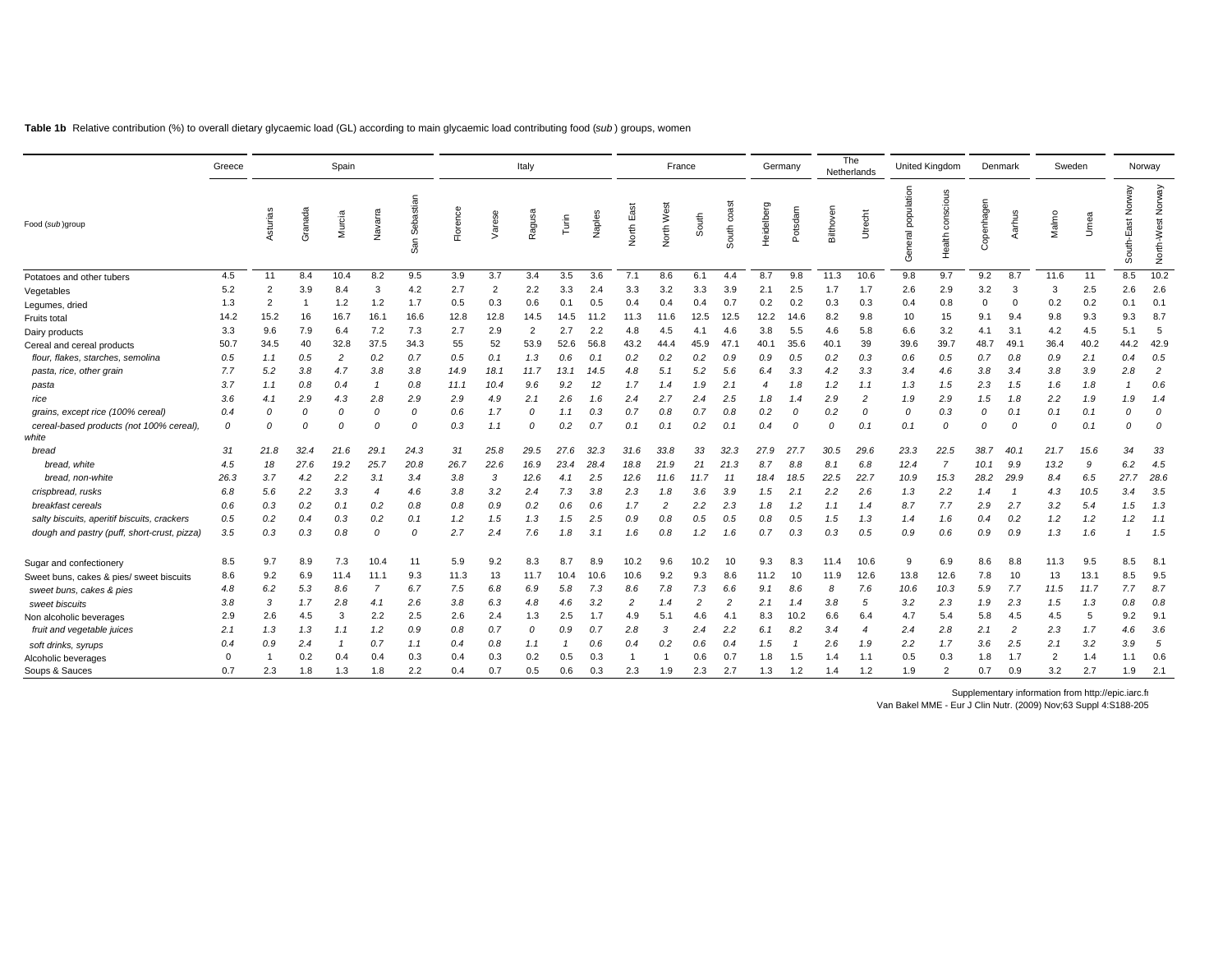|                           |      |      |                        |      |                          | <b>MEN</b> |                        |       |     |              |      |      |     |      | <b>WOMEN</b>           |           |                          |       |     |              |
|---------------------------|------|------|------------------------|------|--------------------------|------------|------------------------|-------|-----|--------------|------|------|-----|------|------------------------|-----------|--------------------------|-------|-----|--------------|
|                           |      | All  |                        | < 25 |                          | $25 - 30$  |                        | $>30$ |     | $\mathsf{P}$ |      | All  |     | < 25 |                        | $25 - 30$ |                          | $>30$ |     | $\mathsf{P}$ |
| <b>Country and Centre</b> | N    | Mean | $\overline{\text{SE}}$ | Mean | $\overline{\mathsf{SE}}$ | Mean       | $\overline{\text{SE}}$ | Mean  | SE  | trend        | N    | Mean | SE  | Mean | $\overline{\text{SE}}$ | Mean      | $\overline{\mathsf{SE}}$ | Mean  | SE  | trend        |
| Greece                    | 1139 | 58.5 | 0.2                    | 58.9 | 0.4                      | 58.3       | 0.2                    | 58.6  | 0.3 | 0.60         | 1263 | 56.5 | 0.2 | 55.1 | 0.3                    | 56.7      | 0.2                      | 57.2  | 0.3 | 0.17         |
| Spain                     |      |      |                        |      |                          |            |                        |       |     |              |      |      |     |      |                        |           |                          |       |     |              |
| Granada                   | 189  | 56.5 | 0.4                    | 56.1 | 1.6                      | 56.6       | 0.5                    | 56.3  | 0.8 | 0.71         | 273  | 55.1 | 0.3 | 54.9 | 0.6                    | 55.3      | 0.5                      | 55.1  | 0.6 | 0.73         |
| Murcia                    | 226  | 56.9 | 0.4                    | 56.4 | 0.8                      | 57.1       | 0.5                    | 56.9  | 0.8 | 0.52         | 284  | 54.3 | 0.3 | 54.6 | 0.6                    | 54.0      | 0.5                      | 54.3  | 0.6 | 0.67         |
| Navarra                   | 418  | 56.2 | 0.3                    | 55.7 | 0.7                      | 56.8       | 0.3                    | 55.3  | 0.5 | 0.83         | 264  | 53.4 | 0.3 | 53.2 | 0.6                    | 53.2      | 0.5                      | 54.2  | 0.8 | 0.34         |
| San Sebastian             | 450  | 53.7 | 0.3                    | 53.8 | 0.5                      | 53.6       | 0.3                    | 54.2  | 0.7 | 0.55         | 239  | 52.5 | 0.4 | 52.0 | 0.5                    | 53.4      | 0.6                      | 51.5  | 1.0 | 0.84         |
| Asturias                  | 369  | 54.4 | 0.3                    | 54.6 | 0.7                      | 54.4       | 0.4                    | 54.4  | 0.6 | 0.53         | 316  | 52.4 | 0.3 | 52.4 | 0.5                    | 52.6      | 0.4                      | 51.7  | 0.8 | 0.48         |
| Italy                     |      |      |                        |      |                          |            |                        |       |     |              |      |      |     |      |                        |           |                          |       |     |              |
| Ragusa                    | 162  | 57.5 | 0.4                    | 58.0 | 1.0                      | 57.3       | 0.6                    | 57.8  | 1.0 | 0.81         | 135  | 57.1 | 0.5 | 56.9 | 0.7                    | 56.6      | 0.8                      | 58.7  | 1.3 | 0.41         |
| <b>Naples</b>             |      |      |                        |      |                          |            |                        |       |     |              | 394  | 56.2 | 0.3 | 56.7 | 0.5                    | 55.9      | 0.4                      | 56.2  | 0.5 | 0.54         |
| Florence                  | 262  | 56.7 | 0.3                    | 57.5 | 0.6                      | 56.3       | 0.5                    | 55.7  | 0.9 | 0.12         | 760  | 55.7 | 0.2 | 56.0 | 0.3                    | 55.5      | 0.3                      | 55.1  | 0.5 | 0.03         |
| Turin                     | 666  | 56.1 | 0.2                    | 56.1 | 0.4                      | 56.4       | 0.3                    | 55.3  | 0.6 | 0.52         | 385  | 55.3 | 0.3 | 55.2 | 0.4                    | 55.3      | 0.5                      | 55.7  | 0.7 | 0.26         |
| Varese                    | 314  | 56.5 | 0.3                    | 55.9 | 0.5                      | 56.8       | 0.4                    | 57.9  | 1.1 | 0.06         | 780  | 55.3 | 0.2 | 55.2 | 0.3                    | 55.0      | 0.3                      | 56.3  | 0.5 | 0.40         |
| France                    |      |      |                        |      |                          |            |                        |       |     |              |      |      |     |      |                        |           |                          |       |     |              |
| South coast               |      |      |                        |      |                          |            |                        |       |     |              | 608  | 54.9 | 0.2 | 55.1 | 0.3                    | 54.1      | 0.6                      | 54.7  | 1.0 | 0.71         |
| South                     |      |      |                        |      |                          |            |                        |       |     |              | 1405 | 55.7 | 0.1 | 55.8 | 0.2                    | 55.5      | 0.3                      | 55.8  | 0.8 | 0.96         |
| North-East                |      |      |                        |      |                          |            |                        |       |     |              | 2007 | 55.6 | 0.1 | 55.7 | 0.1                    | 54.9      | 0.3                      | 56.6  | 0.5 | 0.64         |
| North-West                |      |      |                        |      |                          |            |                        |       |     |              | 619  | 56.4 | 0.2 | 56.5 | 0.3                    | 56.2      | 0.5                      | 56.5  | 1.3 | 0.92         |
| Germany                   |      |      |                        |      |                          |            |                        |       |     |              |      |      |     |      |                        |           |                          |       |     |              |
| Heidelberg                | 966  | 54.7 | 0.2                    | 54.4 | 0.3                      | 55.1       | 0.3                    | 53.9  | 0.4 | 0.71         | 1068 | 52.9 | 0.2 | 52.9 | 0.2                    | 52.9      | 0.3                      | 53.1  | 0.5 | 0.39         |
| Potsdam                   | 1136 | 55.0 | 0.2                    | 55.1 | 0.3                      | 55.0       | 0.2                    | 54.8  | 0.4 | 0.20         | 1015 | 52.9 | 0.2 | 52.9 | 0.3                    | 52.6      | 0.3                      | 53.3  | 0.4 | 0.54         |
| Netherlands               |      |      |                        |      |                          |            |                        |       |     |              |      |      |     |      |                        |           |                          |       |     |              |
| <b>Bilthoven</b>          | 1000 | 59.2 | 0.2                    | 59.1 | 0.3                      | 58.9       | 0.2                    | 60.7  | 0.5 | 0.40         | 1066 | 57.3 | 0.2 | 57.0 | 0.2                    | 57.2      | 0.3                      | 58.2  | 0.4 | 0.28         |
| Utrecht                   |      |      |                        |      |                          |            |                        |       |     |              | 1809 | 55.8 | 0.1 | 55.4 | 0.2                    | 56.1      | 0.2                      | 56.4  | 0.3 | 0.13         |
| <b>United Kingdom</b>     |      |      |                        |      |                          |            |                        |       |     |              |      |      |     |      |                        |           |                          |       |     |              |
| General population        | 146  | 58.1 | 0.5                    | 58.5 | 0.9                      | 57.9       | 0.6                    | 57.8  | 1.3 | 0.30         | 244  | 56.7 | 0.4 | 56.9 | 0.5                    | 55.8      | 0.6                      | 57.7  | 0.9 | 0.73         |
| Health conscious          | 106  | 58.8 | 0.5                    | 58.7 | 0.6                      | 58.6       | 1.2                    | 63.0  | 3.6 | 0.35         | 180  | 56.2 | 0.4 | 56.4 | 0.5                    | 56.0      | 1.0                      | 54.2  | 2.0 | 0.23         |
| Denmark                   |      |      |                        |      |                          |            |                        |       |     |              |      |      |     |      |                        |           |                          |       |     |              |
| Copenhagen                | 1264 | 58.4 | 0.2                    | 58.5 | 0.3                      | 58.4       | 0.2                    | 58.0  | 0.4 | 0.19         | 1406 | 56.9 | 0.1 | 56.9 | 0.2                    | 56.8      | 0.2                      | 57.3  | 0.4 | 0.42         |
| Aarhus                    | 520  | 58.5 | 0.2                    | 58.0 | 0.4                      | 58.5       | 0.3                    | 59.7  | 0.6 | 0.12         | 470  | 56.8 | 0.3 | 57.0 | 0.3                    | 56.3      | 0.5                      | 57.3  | 0.7 | 0.80         |
| Sweden                    |      |      |                        |      |                          |            |                        |       |     |              |      |      |     |      |                        |           |                          |       |     |              |
| Malmo                     | 1335 | 56.8 | 0.2                    | 57.1 | 0.3                      | 56.7       | 0.2                    | 56.4  | 0.4 | 0.07         | 1603 | 54.3 | 0.1 | 54.3 | 0.2                    | 54.3      | 0.2                      | 54.5  | 0.3 | 0.16         |
| Umea                      | 1310 | 56.4 | 0.2                    | 56.2 | 0.3                      | 56.5       | 0.2                    | 57.0  | 0.4 | 0.11         | 1552 | 54.5 | 0.1 | 54.4 | 0.2                    | 54.4      | 0.2                      | 54.8  | 0.4 | 0.37         |
| Norway                    |      |      |                        |      |                          |            |                        |       |     |              |      |      |     |      |                        |           |                          |       |     |              |
| South & East              |      |      |                        |      |                          |            |                        |       |     |              | 802  | 55.0 | 0.2 | 54.9 | 0.2                    | 55.3      | 0.4                      | 55.1  | 0.9 | 0.71         |
| North & West              |      |      |                        |      |                          |            |                        |       |     |              | 641  | 55.9 | 0.2 | 55.8 | 0.3                    | 55.9      | 0.4                      | 57.5  | 0.9 | 0.30         |
| $CE =$ otopoloral orror   |      |      |                        |      |                          |            |                        |       |     |              |      |      |     |      |                        |           |                          |       |     |              |

Table 2a Mean glycaemic index values<sup>1,2</sup> in non-diabetic subjects by centre and gender, according to BMI status

SE = standard error

 $1$  adjusted by age and total energy, and weighted by season & day

 $2$  based on the glucose = 100 scale

Supplementary information from http://epic.iarc.fr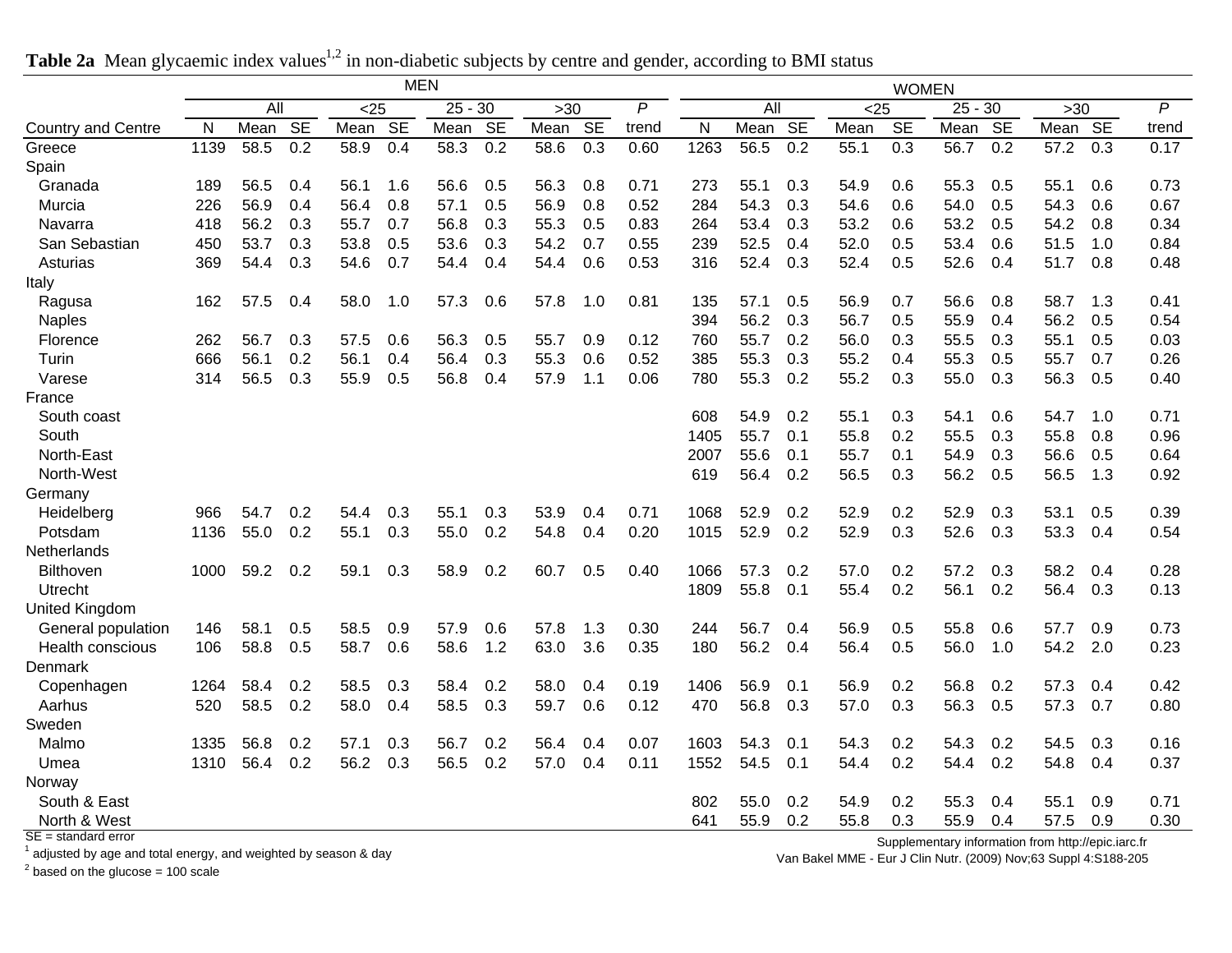|                           |      |          |                          |          | <b>MEN</b>   |             |          |       |      |               |          |     | <b>WOMEN</b> |     |          |            |          |     |              |
|---------------------------|------|----------|--------------------------|----------|--------------|-------------|----------|-------|------|---------------|----------|-----|--------------|-----|----------|------------|----------|-----|--------------|
|                           |      | All      |                          | Inactive | Moderatel    | Moderately  | Active   | P     |      | All           | Inactive |     | Moderately   |     |          | Moderately | Active   |     | $\mathsf{P}$ |
|                           |      |          |                          |          | $\mathsf{v}$ | active      |          |       |      |               |          |     | inactive     |     |          | active     |          |     | trend        |
| <b>Country and Centre</b> | N    | Mean     | $\overline{\mathsf{SE}}$ | Mea SE   | Mean SE      | Mean SE     | Mean SE  | trend | N    | Mean SE       | Mean     | SE  | Mean SE      |     |          |            | Mean SE  |     |              |
| Greece                    | 1139 | 58.3     | 0.2                      | 58.9 0.4 | 57.6 0.3     | 58.5 0.3    | 59.9 0.6 | 0.49  | 1263 | 56.2 0.2      | 56.9     | 0.6 | 56.3         | 0.4 | 55.7 0.2 |            | 58.0     | 0.5 | 0.70         |
| Spain                     |      |          |                          |          |              |             |          |       |      |               |          |     |              |     |          |            |          |     |              |
| Granada                   | 189  | 56.3     | 0.4                      | 55.8 0.9 | 56.3 0.7     | 0.6<br>56.0 | 58.5 1.1 | 0.19  | 273  | 54.9 0.3      | 52.3     | 2.2 | 55.9         | 1.2 | 54.7     | 0.4        | 55.5     | 1.6 | 0.26         |
| Murcia                    | 226  | 56.7     | 0.4                      | 56.4 0.7 | 56.8 0.7     | 56.5<br>0.7 | 57.1 1.0 | 0.34  | 284  | 54.0 0.3      | 53.6     | 1.3 | 52.5         | 0.8 | 54.2     | 0.4        | 55.9     | 1.3 | 0.29         |
| Navarra                   | 418  | 56.0     | 0.3                      | 55.8 0.6 | 55.7 0.5     | 56.3<br>0.5 | 56.4 0.7 | 0.09  | 264  | 53.2 0.3      | 51.3     | 1.4 | 55.1         | 1.0 | 52.9     | 0.4        | 54.1     | 1.5 | 0.53         |
| San Sebastian             | 450  | 53.6     | 0.3                      | 54.1 0.6 | 53.3 0.5     | 53.6<br>0.4 | 53.3 0.7 | 0.28  | 239  | 52.3 0.4      | 52.0     | 1.3 | 51.3         | 0.8 | 52.7     | 0.5        | 52.3     | 1.1 | 0.59         |
| Asturias                  | 369  | 54.2     | 0.3                      | 53.9 0.7 | 54.5 0.5     | 54.1<br>0.5 | 54.4 0.7 | 0.57  | 316  | 52.2 0.3      | 52.3     | 1.3 | 51.7 0.9     |     | 52.0     | 0.4        | 53.7 1.0 |     | 0.47         |
| Italy                     |      |          |                          |          |              |             |          |       |      |               |          |     |              |     |          |            |          |     |              |
| Ragusa                    | 162  | 57.3     | 0.4                      | 56.1 0.8 | 57.7 0.8     | 58.0<br>0.8 | 57.6 1.4 | 0.29  | 135  | 56.7 0.5      | 60.9     | 1.6 | 56.3         | 1.1 | 56.3     | 0.6        | 56.2 1.5 |     | 0.21         |
| <b>Naples</b>             |      |          |                          |          |              |             |          |       | 394  | 55.9 0.3      | 56.0     | 0.8 | 55.9         | 0.5 | 55.9     | 0.4        | 57.1     | 1.1 | 0.25         |
| Florence                  | 262  | 56.6     | 0.3                      | 56.7 0.7 | 56.4 0.6     | 57.3 0.6    | 54.9 1.2 | 0.42  | 760  | 55.6 0.2      | 55.7     | 0.6 | 56.0 0.4     |     | 55.6     | 0.3        | 55.2 0.7 |     | 0.23         |
| Turin                     | 666  | 56.0     | 0.2                      | 56.0 0.4 | 56.4 0.4     | 55.5<br>0.4 | 56.2 0.7 | 0.92  | 385  | 55.2 0.3      | 55.5     | 0.8 | 55.5         | 0.6 | 55.2     | 0.4        | 54.5 0.8 |     | 0.06         |
| Varese                    | 314  | 56.4     | 0.3                      | 56.7 0.8 | 56.4 0.5     | 56.6<br>0.5 | 54.3 1.1 | 0.21  | 780  | 55.1 0.2      | 54.6     | 0.7 | 54.9         | 0.5 | 55.3     | 0.3        | 54.3 0.6 |     | 0.72         |
| France                    |      |          |                          |          |              |             |          |       |      |               |          |     |              |     |          |            |          |     |              |
| South coast               |      |          |                          |          |              |             |          |       | 608  | 55.0 0.2      | 55.5     | 0.6 | 54.8         | 0.3 | 54.9     | 0.5        | 55.3 1.3 |     | 0.61         |
| South                     |      |          |                          |          |              |             |          |       |      | 1405 55.8 0.1 | 55.7     | 0.4 | 55.6         | 0.2 | 56.5     | 0.4        | 56.1     | 1.0 | 0.52         |
| North-East                |      |          |                          |          |              |             |          |       |      | 2007 55.6 0.1 | 55.8     | 0.3 | 55.4         | 0.2 | 56.1     | 0.3        | 54.6     | 1.0 | 0.40         |
| North-West                |      |          |                          |          |              |             |          |       | 619  | 56.4 0.2      | 56.9     | 0.6 | 56.1         | 0.3 | 56.9     | 0.6        | 56.9     | 1.7 | 0.70         |
| Germany                   |      |          |                          |          |              |             |          |       |      |               |          |     |              |     |          |            |          |     |              |
| Heidelberg                | 966  | 54.7     | 0.2                      | 54.7 0.4 | 54.8 0.3     | 54.3<br>0.3 | 56.4 0.5 | 0.40  |      | 1068 53.0 0.2 | 53.7     | 0.4 | 52.4         | 0.3 | 53.2     | 0.3        | 53.3 0.5 |     | 0.63         |
| Potsdam                   | 1136 | 55.0     | 0.2                      | 54.3 0.4 | 55.3 0.3     | 55.0<br>0.2 | 55.8 0.5 | 0.20  |      | 1015 52.8 0.2 | 52.5     | 0.4 | 52.9         | 0.3 | 53.0     | 0.3        | 51.3 0.8 |     | 0.30         |
| Netherlands               |      |          |                          |          |              |             |          |       |      |               |          |     |              |     |          |            |          |     |              |
| <b>Bilthoven</b>          | 998  | 59.3     | 0.2                      | 59.2 0.5 | 59.1 0.4     | 59.3 0.3    | 59.9 0.4 | 0.20  |      | 1065 57.3 0.2 | 56.1     | 0.6 | 57.6         | 0.4 | 57.6     | 0.2        | 57.1 0.4 |     | 0.72         |
| Utrecht                   |      |          |                          |          |              |             |          |       |      | 1809 55.9 0.1 | 55.2     | 0.6 | 55.9         | 0.3 | 56.0     | 0.2        | 56.0 0.3 |     | 0.24         |
| <b>United Kingdom</b>     |      |          |                          |          |              |             |          |       |      |               |          |     |              |     |          |            |          |     |              |
| General population 146    |      | 58.2 0.5 |                          | 57.9 1.2 | 58.2 0.9     | 58.2 0.7    | 58.7 1.2 | 0.30  | 244  | 56.6 0.4      | 55.9     | 0.9 | 56.3         | 0.7 | 57.2     | 0.6        | 56.1     | 1.2 | 0.83         |
| Health conscious          | 105  | 58.9     | 0.5                      | 55.8 1.4 | 59.6<br>1.0  | 59.1<br>0.8 | 60.1 1.3 | 0.20  | 180  | 56.3 0.4      | 55.5     | 0.8 | 57.1         | 0.8 | 56.6     | 0.6        | 54.4     | 1.9 | 0.52         |
| Denmark                   |      |          |                          |          |              |             |          |       |      |               |          |     |              |     |          |            |          |     |              |
| Copenhagen                | 1264 | 58.5     | 0.2                      | 58.1 0.3 | 58.1 0.3     | 58.7<br>0.3 | 59.7 0.4 | 0.05  |      | 1406 57.1 0.1 | 57.3     | 0.3 | 56.9         | 0.2 | 57.0     | 0.3        | 57.4 0.6 |     | 0.69         |
| Aarhus                    | 520  | 58.6     | 0.2                      | 58.5 0.5 | 58.7 0.4     | 58.1 0.4    | 59.8 0.7 | 0.48  | 470  | 56.9 0.3      | 57.0     | 0.5 | 56.3         | 0.4 | 57.2     | 0.4        | 58.4     | 1.0 | 0.22         |
| Sweden                    |      |          |                          |          |              |             |          |       |      |               |          |     |              |     |          |            |          |     |              |
| Malmo                     | 1335 | 57.0     | 0.2                      | 56.4 0.4 | 57.5 0.2     | 56.8 0.3    | 56.2 0.8 | 0.69  |      | 1603 54.4 0.1 | 54.3     | 0.3 | 54.4         | 0.2 | 54.6     | 0.2        | 54.0     | 0.6 | 0.86         |
| Umea                      |      |          |                          |          |              |             |          |       |      |               |          |     |              |     |          |            |          |     |              |
| Norway                    |      |          |                          |          |              |             |          |       |      |               |          |     |              |     |          |            |          |     |              |
| South & East              |      |          |                          |          |              |             |          |       |      |               |          |     |              |     |          |            |          |     |              |
| North & West              |      |          |                          |          |              |             |          |       |      |               |          |     |              |     |          |            |          |     |              |

Table 2b Mean glycaemic index values<sup>1,2</sup> in non-diabetic subjects by centre and gender, according to physical activity status

SE = standard error

 $1$  adjusted by age, total energy, weight and height, and weighted by season & day

Supplementary information from http://epic.iarc.fr Van Bakel MME - Eur J Clin Nutr. (2009) Nov;63 Suppl 4:S188-205

 $2$  based on the glucose = 100 scale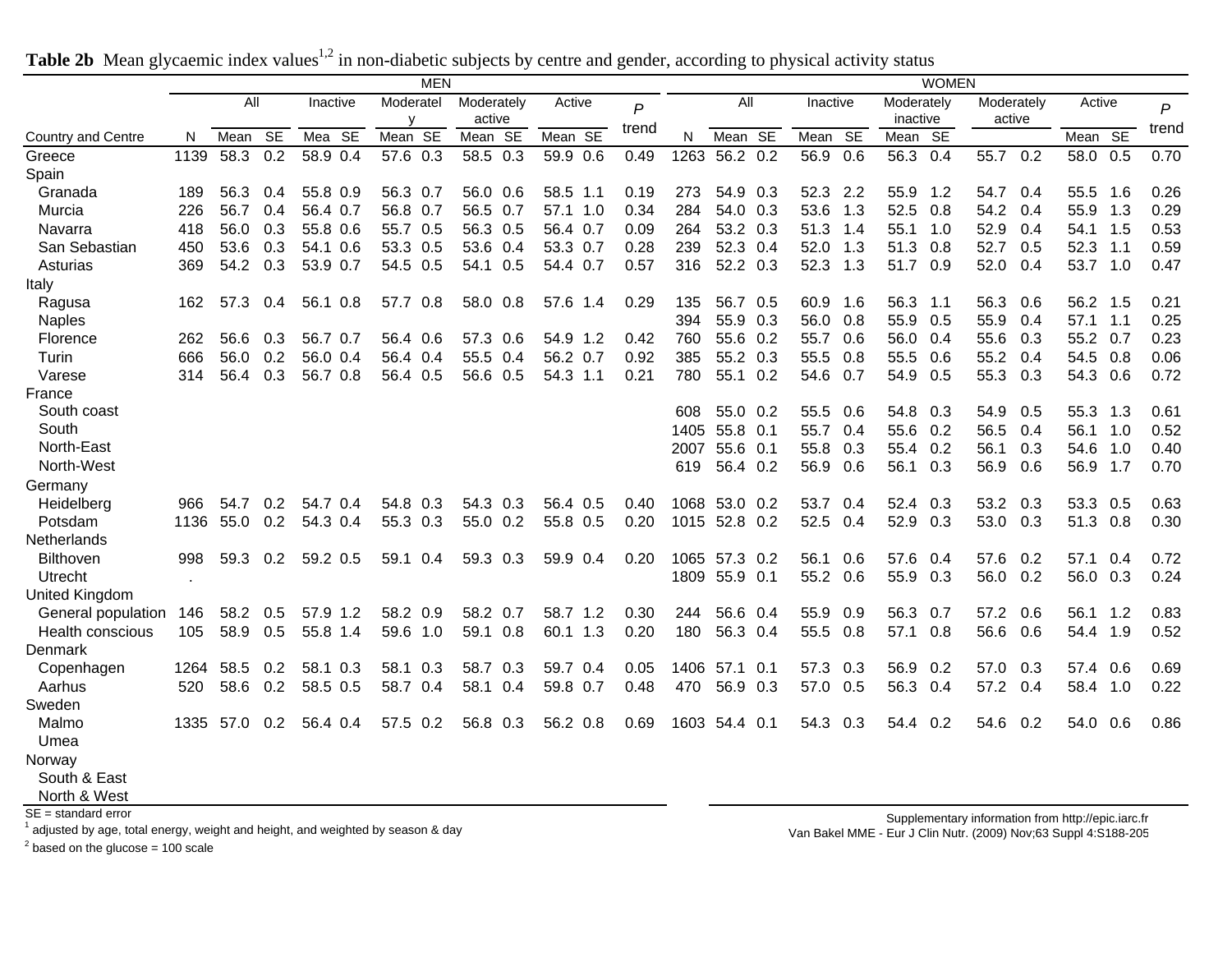|                                                                                                     |      |                                                                                                                                                     |     |      |     | <b>MEN</b> |     |           |           |      |      |                         |           |                                                    |           | <b>WOMEN</b> |           |                                                    |           |      |
|-----------------------------------------------------------------------------------------------------|------|-----------------------------------------------------------------------------------------------------------------------------------------------------|-----|------|-----|------------|-----|-----------|-----------|------|------|-------------------------|-----------|----------------------------------------------------|-----------|--------------|-----------|----------------------------------------------------|-----------|------|
|                                                                                                     |      | Technical/<br>None/ primary<br>professional/<br>All<br>school<br>secondary<br>school<br><b>SE</b><br><b>SE</b><br><b>SE</b><br>Mean<br>Mean<br>Mean |     |      |     | University |     | $P$ trend |           | All  |      | None/ primary<br>school |           | Technical/<br>professional/<br>secondary<br>school |           | University   |           | $P$ trend                                          |           |      |
| Country and Centre                                                                                  | N    |                                                                                                                                                     |     |      |     |            |     | Mean      | <b>SE</b> |      | N    | Mean                    | <b>SE</b> | Mean                                               | <b>SE</b> | Mean         | <b>SE</b> | Mean                                               | <b>SE</b> |      |
| Greece                                                                                              | 1137 | 58.3                                                                                                                                                | 0.2 | 59.8 | 0.3 | 57.9       | 0.3 | 57.1      | 0.3       | 0.18 | 1256 | 56.2                    | 0.2       | 57.4                                               | 0.2       | 54.3         | 0.3       | 56.6                                               | 0.4       | 0.78 |
| Spain                                                                                               |      |                                                                                                                                                     |     |      |     |            |     |           |           |      |      |                         |           |                                                    |           |              |           |                                                    |           |      |
| Granada                                                                                             | 183  | 56.4                                                                                                                                                | 0.4 | 56.9 | 0.6 | 56.0       | 1.0 | 55.7      | 0.7       | 0.23 | 267  | 55.2                    | 0.4       | 55.1                                               | 0.4       | 55.7         | 1.1       | 55.3                                               | 1.5       | 0.71 |
| Murcia                                                                                              | 226  | 56.6                                                                                                                                                | 0.4 | 56.5 | 0.5 | 55.1       | 1.2 | 57.7      | 0.8       | 0.79 | 284  | 54.0                    | 0.3       | 54.0                                               | 0.4       | 54.8         | 1.0       | 53.1                                               | 0.8       | 0.46 |
| Navarra                                                                                             | 416  | 56.0                                                                                                                                                | 0.3 | 55.9 | 0.3 | 56.9       | 0.6 | 55.0      | 1.0       | 0.67 | 263  | 53.2                    | 0.3       | 53.1                                               | 0.4       | 52.6         | 1.1       | 53.8                                               | 1.2       | 0.72 |
| San Sebastian                                                                                       | 448  | 53.6                                                                                                                                                | 0.3 | 53.3 | 0.4 | 53.7       | 0.5 | 53.7      | 0.8       | 0.06 | 237  | 52.3                    | 0.4       | 52.4                                               | 0.4       | 52.1         | 0.8       | 50.9                                               | 1.3       | 0.11 |
| Asturias                                                                                            | 367  | 54.2                                                                                                                                                | 0.3 | 54.0 | 0.4 | 54.2       | 0.6 | 55.2      | 0.8       | 0.29 | 311  | 52.2                    | 0.3       | 52.0                                               | 0.4       | 52.3         | 0.9       | 52.7                                               | 1.1       | 0.30 |
| Italy                                                                                               |      |                                                                                                                                                     |     |      |     |            |     |           |           |      |      |                         |           |                                                    |           |              |           |                                                    |           |      |
| Ragusa                                                                                              | 161  | 57.2                                                                                                                                                | 0.4 | 58.2 | 0.8 | 57.2       | 0.6 | 55.8      | 1.1       | 0.20 | 135  | 56.7                    | 0.5       | 57.3                                               | 0.9       | 56.7         | 0.6       | 56.5                                               | 1.3       | 0.83 |
| <b>Naples</b>                                                                                       |      |                                                                                                                                                     |     |      |     |            |     |           |           |      | 394  | 55.9                    | 0.3       | 54.9                                               | 0.6       | 56.1         | 0.4       | 57.2                                               | 0.7       | 0.49 |
| Florence                                                                                            | 260  | 56.6                                                                                                                                                | 0.3 | 57.2 | 0.9 | 56.3       | 0.4 | 57.3      | 0.8       | 0.95 | 757  | 55.6                    | 0.2       | 55.4                                               | 0.4       | 55.7         | 0.3       | 55.9                                               | 0.5       | 0.04 |
| Turin                                                                                               | 666  | 56.0                                                                                                                                                | 0.2 | 56.0 | 0.5 | 56.0       | 0.2 | 56.2      | 0.7       | 0.79 | 385  | 55.2                    | 0.3       | 55.5                                               | 0.6       | 55.0         | 0.3       | 56.1                                               | 0.8       | 0.86 |
| Varese                                                                                              | 314  | 56.4                                                                                                                                                | 0.3 | 57.1 | 0.6 | 56.2       | 0.4 | 56.5      | 1.4       | 0.64 | 779  | 55.1                    | 0.2       | 55.5                                               | 0.3       | 54.8         | 0.3       | 54.9                                               | 0.7       | 0.55 |
| France                                                                                              |      |                                                                                                                                                     |     |      |     |            |     |           |           |      |      |                         |           |                                                    |           |              |           |                                                    |           |      |
| South coast                                                                                         |      |                                                                                                                                                     |     |      |     |            |     |           |           |      | 585  | 55.0                    | 0.2       | 54.8                                               | 0.6       | 54.6         | 0.3       | 55.7                                               | 0.4       | 0.40 |
| South                                                                                               |      |                                                                                                                                                     |     |      |     |            |     |           |           |      | 1338 | 55.8                    | 0.2       | 56.0                                               | 0.5       | 55.8         | 0.2       | 55.8                                               | 0.2       | 0.08 |
| North-East                                                                                          |      |                                                                                                                                                     |     |      |     |            |     |           |           |      | 1935 | 55.6                    | 0.1       | 56.6                                               | 0.4       | 55.3         | 0.2       | 55.7                                               | 0.2       | 0.43 |
| North-West                                                                                          |      |                                                                                                                                                     |     |      |     |            |     |           |           |      | 603  | 56.4                    | 0.2       | 56.1                                               | 0.6       | 56.2         | 0.3       | 56.9                                               | 0.4       | 0.14 |
| Germany                                                                                             |      |                                                                                                                                                     |     |      |     |            |     |           |           |      |      |                         |           |                                                    |           |              |           |                                                    |           |      |
| Heidelberg                                                                                          | 963  | 54.7                                                                                                                                                | 0.2 | 54.9 | 0.3 | 54.8       | 0.3 | 54.2      | 0.3       | 0.02 | 1066 | 53.0                    | 0.2       | 53.1                                               | 0.3       | 53.0         | 0.2       | 52.6                                               | 0.3       | 0.06 |
| Potsdam                                                                                             | 1136 | 55.0                                                                                                                                                | 0.2 | 55.3 | 0.4 | 55.3       | 0.3 | 54.6      | 0.2       | 0.23 | 1015 | 52.8                    | 0.2       | 52.9                                               | 0.4       | 53.3         | 0.2       | 51.8                                               | 0.3       | 0.43 |
| Netherlands                                                                                         |      |                                                                                                                                                     |     |      |     |            |     |           |           |      |      |                         |           |                                                    |           |              |           |                                                    |           |      |
| <b>Bilthoven</b>                                                                                    | 998  | 59.3                                                                                                                                                | 0.2 | 60.4 | 0.5 | 59.5       | 0.2 | 58.2      | 0.3       | 0.02 | 1061 | 57.3                    | 0.2       | 59.2                                               | 0.5       | 57.7         | 0.2       | 55.1                                               | 0.4       | 0.05 |
| Utrecht                                                                                             |      |                                                                                                                                                     |     |      |     |            |     |           |           |      | 1809 | 55.9                    | 0.1       | 56.6                                               | 0.3       | 55.9         | 0.2       | 54.8                                               | 0.3       | 0.09 |
| <b>United Kingdom</b>                                                                               |      |                                                                                                                                                     |     |      |     |            |     |           |           |      |      |                         |           |                                                    |           |              |           |                                                    |           |      |
| General population                                                                                  | 94   | 57.6                                                                                                                                                | 0.6 |      |     | 57.8       | 0.9 | 57.5      | 0.8       |      | 148  | 56.2                    | 0.5       |                                                    |           | 56.6         | 0.6       | 55.7                                               | 0.8       |      |
| Health conscious                                                                                    | 78   | 58.6                                                                                                                                                | 0.6 |      |     | 58.3       | 1.0 | 58.7      | 0.7       |      | 155  | 56.2                    | 0.4       |                                                    |           | 56.6         | 0.7       | 56.0 0.6                                           |           |      |
| Denmark                                                                                             |      |                                                                                                                                                     |     |      |     |            |     |           |           |      |      |                         |           |                                                    |           |              |           |                                                    |           |      |
| Copenhagen                                                                                          | 1263 | 58.5                                                                                                                                                | 0.2 | 58.8 | 0.3 | 58.6       | 0.2 | 58.0      | 0.3       | 0.04 | 1406 | 57.0                    | 0.1       | 57.6                                               | 0.3       | 56.8         | 0.2       | 56.5                                               | 0.4       | 0.09 |
| Aarhus                                                                                              | 520  | 58.6                                                                                                                                                | 0.2 | 58.5 | 0.4 | 58.9       | 0.4 | 58.0      | 0.5       | 0.37 | 470  | 56.9                    | 0.3       | 57.5                                               | 0.5       | 56.6         | 0.3       | 56.7                                               | 0.8       | 0.38 |
| Sweden                                                                                              |      |                                                                                                                                                     |     |      |     |            |     |           |           |      |      |                         |           |                                                    |           |              |           |                                                    |           |      |
| Malmo                                                                                               | 1332 | 57.0                                                                                                                                                | 0.2 | 57.6 | 0.2 | 56.7       | 0.3 | 56.4      | 0.3       | 0.22 | 1600 | 54.4                    | 0.1       | 55.0                                               | 0.2       | 54.0         | 0.2       | 54.3                                               | 0.3       | 0.42 |
| Umea                                                                                                | 1306 | 56.6                                                                                                                                                | 0.2 | 56.6 | 0.3 | 56.7       | 0.2 | 55.9      | 0.3       | 0.20 | 1546 | 54.5                    | 0.1       | 54.7                                               | 0.3       | 54.8         | 0.2       | 54.0                                               | 0.3       | 0.36 |
| Norway                                                                                              |      |                                                                                                                                                     |     |      |     |            |     |           |           |      |      |                         |           |                                                    |           |              |           |                                                    |           |      |
| South & East                                                                                        |      |                                                                                                                                                     |     |      |     |            |     |           |           |      | 802  | 55.2                    | 0.2       | 55.1                                               | 0.5       | 55.2         | 0.2       | 54.8                                               | 0.5       | 0.14 |
| North & West                                                                                        |      |                                                                                                                                                     |     |      |     |            |     |           |           |      | 641  | 56.1                    | 0.2       | 55.4                                               | 0.5       | 56.2         | 0.3       | 56.0                                               | 0.6       | 0.31 |
| $SE =$ standard error. Data are not reported if the number of subjects per stratum is less than 20. |      |                                                                                                                                                     |     |      |     |            |     |           |           |      |      |                         |           |                                                    |           |              |           | Supplementary information from http://epic.iarc.fr |           |      |

Table 2c Mean glycaemic index values<sup>1,2</sup> in non-diabetic subjects by centre and gender, according to highest level of education

SE = standard error. Data are not reported if the number of subjects per stratum is less than 20.  $1$  adjusted by age, total energy, weight and height, and weighted by season & day

Van Bakel MME - Eur J Clin Nutr. (2009) Nov;63 Suppl 4:S188-205

 $2$  based on the glucose = 100 scale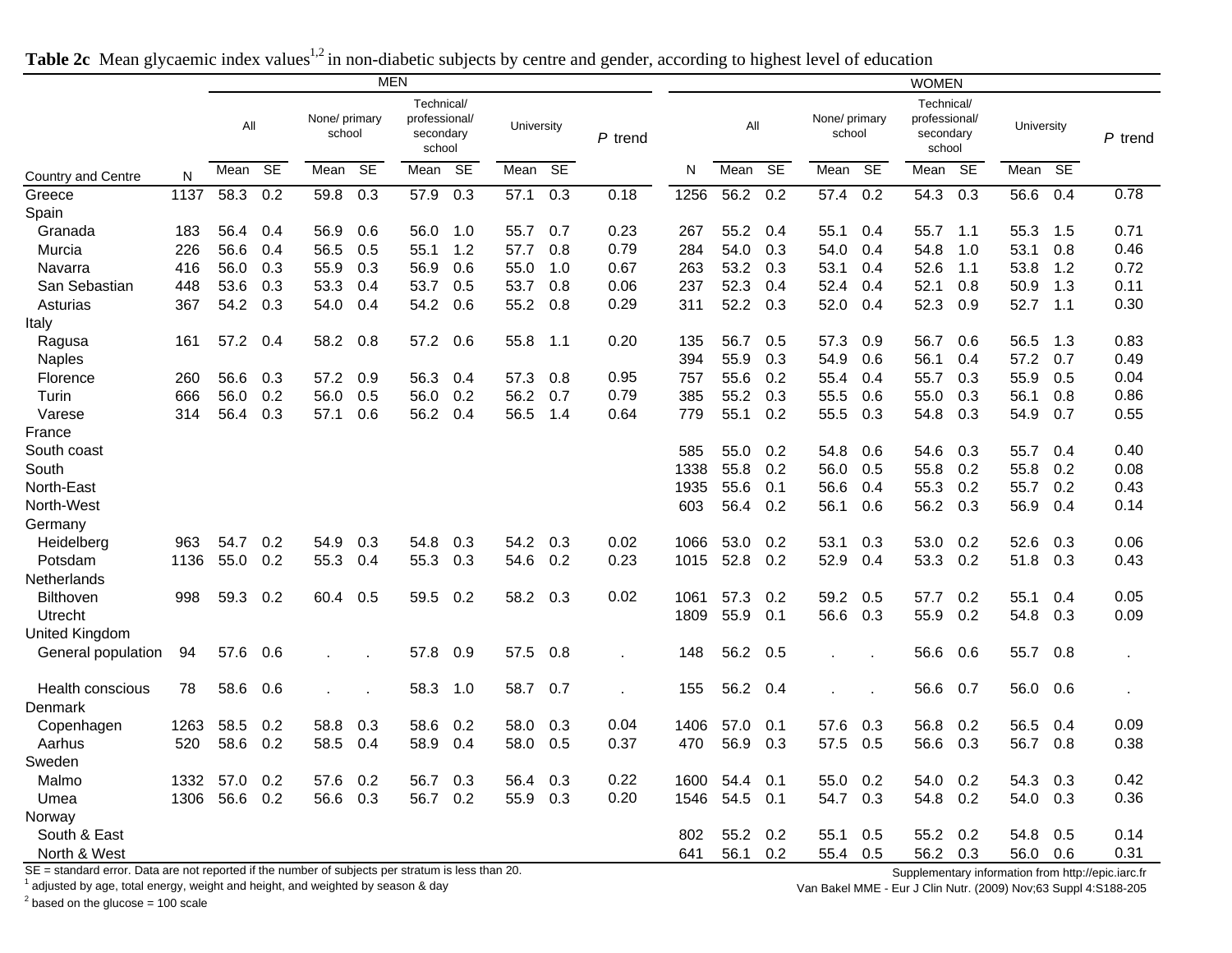| All<br>All<br>Former<br>Never<br>Former<br>Current<br>Never<br>Current<br>$P$ trend<br>$P$ trend<br>SE<br>SE<br>$\overline{\text{SE}}$<br>$\overline{\text{SE}}$<br>$\overline{\text{SE}}$<br>SE<br>$\overline{\mathsf{SE}}$<br>Mean<br><b>SE</b><br>Mean<br>Country and Centre<br>Mean<br>Mean<br>Mean<br>N<br>Mean<br>Mean<br>Mean<br>N<br>0.2<br>$\overline{56.2}$<br>0.93<br>1065<br>58.4<br>57.8<br>0.3<br>57.6<br>0.3<br>59.7<br>0.3<br>0.39<br>1205<br>0.2<br>56.3<br>0.2<br>55.2<br>0.6<br>56.2<br>0.4<br>Greece<br>Spain<br>Granada<br>189<br>56.3<br>0.4<br>58.0<br>0.6<br>54.8<br>0.6<br>56.3<br>0.9<br>0.63<br>54.8<br>0.3<br>55.0<br>0.4<br>53.2<br>54.1<br>1.1<br>0.66<br>273<br>1.5<br>0.66<br>226<br>56.6<br>0.4<br>55.4<br>0.6<br>56.6<br>0.7<br>57.6<br>0.6<br>283<br>54.0<br>0.3<br>53.8<br>0.4<br>51.4<br>1.2<br>56.3<br>0.9<br>Murcia<br>0.05<br>0.78<br>418<br>56.0<br>0.3<br>55.5<br>0.4<br>55.9<br>0.6<br>56.5<br>0.4<br>264<br>53.2<br>0.3<br>53.2<br>0.4<br>51.7<br>54.0<br>0.9<br>Navarra<br>0.08<br>1.0<br>San Sebastian<br>52.3<br>0.71<br>53.6<br>0.3<br>53.0<br>0.4<br>54.6<br>239<br>52.9<br>50.0<br>51.6<br>450<br>52.8<br>0.5<br>0.4<br>0.41<br>0.4<br>0.4<br>0.9<br>1.1<br>54.2<br>Asturias<br>368<br>0.3<br>54.1<br>0.5<br>54.5<br>0.5<br>54.0<br>0.5<br>316<br>52.2<br>0.3<br>51.9<br>0.3<br>52.5<br>1.2<br>53.2<br>0.8<br>0.01<br>0.86<br>Italy<br>57.3<br>0.4<br>57.2<br>0.7<br>57.0<br>0.7<br>58.0<br>56.7<br>57.2<br>0.7<br>56.4<br>0.35<br>161<br>0.9<br>0.44<br>135<br>0.5<br>56.4<br>1.0<br>0.8<br>Ragusa<br>394<br>55.9<br>0.3<br>55.0<br>56.6<br>57.1<br>0.6<br>0.19<br><b>Naples</b><br>0.4<br>0.6<br>0.98<br>257<br>0.3<br>56.5<br>0.6<br>0.7<br>0.27<br>760<br>55.6<br>0.2<br>55.8<br>0.3<br>55.4<br>0.4<br>55.7<br>0.4<br>Florence<br>56.7<br>56.6<br>0.5<br>57.2<br>56.0<br>0.2<br>0.4<br>0.3<br>55.8<br>0.4<br>55.2<br>54.2<br>0.83<br>Turin<br>651<br>56.0<br>56.2<br>0.64<br>385<br>0.3<br>55.6<br>0.3<br>0.6<br>55.2<br>0.7<br>0.99<br>312<br>56.4<br>0.3<br>56.5<br>0.5<br>0.5<br>55.7<br>0.7<br>780<br>55.1<br>0.2<br>55.1<br>0.2<br>54.9<br>0.5<br>Varese<br>56.7<br>0.45<br>0.5<br>55.1<br>France<br>South coast<br>586<br>0.2<br>55.2<br>0.3<br>54.3<br>0.46<br>54.9<br>54.0<br>0.6<br>1.0<br>South<br>0.89<br>1349<br>55.8<br>0.2<br>55.9<br>0.2<br>55.6<br>0.3<br>55.8<br>0.6<br>North-East<br>0.01<br>1908<br>55.5<br>55.7<br>55.3<br>0.3<br>0.5<br>0.1<br>0.1<br>54.9<br>North-West<br>56.7<br>55.9<br>0.10<br>595<br>56.4<br>0.2<br>0.3<br>0.5<br>54.5<br>0.9<br>Germany<br>966<br>54.7<br>0.2<br>54.6<br>0.3<br>54.5<br>0.3<br>55.5<br>0.4<br>0.42<br>1068<br>53.0<br>0.2<br>52.8<br>0.2<br>53.0<br>0.3<br>53.4<br>0.4<br>0.12<br>Heidelberg<br>55.0<br>0.2<br>54.5<br>0.3<br>55.8<br>52.8<br>0.53<br>1136<br>55.0<br>0.2<br>0.4<br>52.8<br>0.2<br>0.2<br>53.1<br>0.4<br>52.3<br>0.5<br>Potsdam<br>0.10<br>1014<br>Netherlands<br>59.3<br>0.2<br>59.2<br>0.3<br>59.7<br>0.2<br>0.43<br><b>Bilthoven</b><br>994<br>59.1<br>0.3<br>0.3<br>0.46<br>1061<br>57.3<br>57.0<br>0.3<br>56.8<br>0.3<br>58.2<br>0.3<br>0.58<br>Utrecht<br>1809<br>55.9<br>55.9<br>0.2<br>55.5<br>0.2<br>56.6<br>0.3<br>0.1<br><b>United Kingdom</b><br>58.2<br>0.5<br>58.5<br>0.7<br>57.9<br>0.7<br>58.1<br>0.56<br>243<br>56.6<br>56.6<br>57.7<br>1.5<br>0.43<br>General population<br>146<br>1.2<br>0.4<br>0.4<br>56.4<br>0.7<br>0.27<br>58.9<br>0.5<br>58.8<br>0.8<br>0.8<br>56.6<br>2.8<br>Health conscious<br>106<br>59.8<br>57.4<br>1.3<br>0.60<br>179<br>56.3<br>0.4<br>0.5<br>56.1<br>0.7<br>52.1<br>Denmark<br>Copenhagen<br>1263<br>58.5<br>0.2<br>58.3<br>0.3<br>58.2<br>0.3<br>59.0<br>0.3<br>0.42<br>1406<br>57.0<br>57.1<br>0.2<br>56.8<br>0.3<br>57.0<br>0.3<br>0.81<br>0.1<br>58.6<br>58.6<br>57.2<br>0.95<br>Aarhus<br>517<br>0.2<br>0.4<br>0.4<br>58.8<br>0.4<br>0.70<br>469<br>56.9<br>0.3<br>56.7<br>0.4<br>56.8<br>0.5<br>58.4<br>0.5<br>Sweden<br>0.2<br>0.3<br>0.2<br>0.59<br>Malmo<br>1335<br>57.0<br>56.9<br>57.3<br>0.3<br>1603<br>54.4<br>54.2<br>0.2<br>54.4<br>0.3<br>54.6<br>0.3<br>0.11<br>56.7<br>0.1<br>56.6<br>0.2<br>0.2<br>56.7<br>54.5<br>0.87<br>1287<br>56.4<br>56.8<br>0.3<br>0.4<br>0.52<br>1532<br>54.5<br>0.2<br>54.6<br>0.3<br>54.5<br>0.4<br>Umea<br>0.1<br>Norway<br>South & East<br>761<br>0.2<br>55.6<br>55.1<br>54.8<br>0.14<br>55.2<br>0.3<br>0.3<br>0.4<br>56.1<br>0.2<br>0.17<br>North & West<br>619<br>56.5<br>0.4<br>55.9<br>0.4<br>55.8<br>0.5 |  |  |  | <b>MEN</b> |  |  |  |  | <b>WOMEN</b> |  |  |  |
|-----------------------------------------------------------------------------------------------------------------------------------------------------------------------------------------------------------------------------------------------------------------------------------------------------------------------------------------------------------------------------------------------------------------------------------------------------------------------------------------------------------------------------------------------------------------------------------------------------------------------------------------------------------------------------------------------------------------------------------------------------------------------------------------------------------------------------------------------------------------------------------------------------------------------------------------------------------------------------------------------------------------------------------------------------------------------------------------------------------------------------------------------------------------------------------------------------------------------------------------------------------------------------------------------------------------------------------------------------------------------------------------------------------------------------------------------------------------------------------------------------------------------------------------------------------------------------------------------------------------------------------------------------------------------------------------------------------------------------------------------------------------------------------------------------------------------------------------------------------------------------------------------------------------------------------------------------------------------------------------------------------------------------------------------------------------------------------------------------------------------------------------------------------------------------------------------------------------------------------------------------------------------------------------------------------------------------------------------------------------------------------------------------------------------------------------------------------------------------------------------------------------------------------------------------------------------------------------------------------------------------------------------------------------------------------------------------------------------------------------------------------------------------------------------------------------------------------------------------------------------------------------------------------------------------------------------------------------------------------------------------------------------------------------------------------------------------------------------------------------------------------------------------------------------------------------------------------------------------------------------------------------------------------------------------------------------------------------------------------------------------------------------------------------------------------------------------------------------------------------------------------------------------------------------------------------------------------------------------------------------------------------------------------------------------------------------------------------------------------------------------------------------------------------------------------------------------------------------------------------------------------------------------------------------------------------------------------------------------------------------------------------------------------------------------------------------------------------------------------------------------------------------------------------------------------------------------------------------------------------------------------------------------------------------------------------------------------------------------------------------------------------------------------------------------------------------|--|--|--|------------|--|--|--|--|--------------|--|--|--|
|                                                                                                                                                                                                                                                                                                                                                                                                                                                                                                                                                                                                                                                                                                                                                                                                                                                                                                                                                                                                                                                                                                                                                                                                                                                                                                                                                                                                                                                                                                                                                                                                                                                                                                                                                                                                                                                                                                                                                                                                                                                                                                                                                                                                                                                                                                                                                                                                                                                                                                                                                                                                                                                                                                                                                                                                                                                                                                                                                                                                                                                                                                                                                                                                                                                                                                                                                                                                                                                                                                                                                                                                                                                                                                                                                                                                                                                                                                                                                                                                                                                                                                                                                                                                                                                                                                                                                                                                                                               |  |  |  |            |  |  |  |  |              |  |  |  |
|                                                                                                                                                                                                                                                                                                                                                                                                                                                                                                                                                                                                                                                                                                                                                                                                                                                                                                                                                                                                                                                                                                                                                                                                                                                                                                                                                                                                                                                                                                                                                                                                                                                                                                                                                                                                                                                                                                                                                                                                                                                                                                                                                                                                                                                                                                                                                                                                                                                                                                                                                                                                                                                                                                                                                                                                                                                                                                                                                                                                                                                                                                                                                                                                                                                                                                                                                                                                                                                                                                                                                                                                                                                                                                                                                                                                                                                                                                                                                                                                                                                                                                                                                                                                                                                                                                                                                                                                                                               |  |  |  |            |  |  |  |  |              |  |  |  |
|                                                                                                                                                                                                                                                                                                                                                                                                                                                                                                                                                                                                                                                                                                                                                                                                                                                                                                                                                                                                                                                                                                                                                                                                                                                                                                                                                                                                                                                                                                                                                                                                                                                                                                                                                                                                                                                                                                                                                                                                                                                                                                                                                                                                                                                                                                                                                                                                                                                                                                                                                                                                                                                                                                                                                                                                                                                                                                                                                                                                                                                                                                                                                                                                                                                                                                                                                                                                                                                                                                                                                                                                                                                                                                                                                                                                                                                                                                                                                                                                                                                                                                                                                                                                                                                                                                                                                                                                                                               |  |  |  |            |  |  |  |  |              |  |  |  |
|                                                                                                                                                                                                                                                                                                                                                                                                                                                                                                                                                                                                                                                                                                                                                                                                                                                                                                                                                                                                                                                                                                                                                                                                                                                                                                                                                                                                                                                                                                                                                                                                                                                                                                                                                                                                                                                                                                                                                                                                                                                                                                                                                                                                                                                                                                                                                                                                                                                                                                                                                                                                                                                                                                                                                                                                                                                                                                                                                                                                                                                                                                                                                                                                                                                                                                                                                                                                                                                                                                                                                                                                                                                                                                                                                                                                                                                                                                                                                                                                                                                                                                                                                                                                                                                                                                                                                                                                                                               |  |  |  |            |  |  |  |  |              |  |  |  |
|                                                                                                                                                                                                                                                                                                                                                                                                                                                                                                                                                                                                                                                                                                                                                                                                                                                                                                                                                                                                                                                                                                                                                                                                                                                                                                                                                                                                                                                                                                                                                                                                                                                                                                                                                                                                                                                                                                                                                                                                                                                                                                                                                                                                                                                                                                                                                                                                                                                                                                                                                                                                                                                                                                                                                                                                                                                                                                                                                                                                                                                                                                                                                                                                                                                                                                                                                                                                                                                                                                                                                                                                                                                                                                                                                                                                                                                                                                                                                                                                                                                                                                                                                                                                                                                                                                                                                                                                                                               |  |  |  |            |  |  |  |  |              |  |  |  |
|                                                                                                                                                                                                                                                                                                                                                                                                                                                                                                                                                                                                                                                                                                                                                                                                                                                                                                                                                                                                                                                                                                                                                                                                                                                                                                                                                                                                                                                                                                                                                                                                                                                                                                                                                                                                                                                                                                                                                                                                                                                                                                                                                                                                                                                                                                                                                                                                                                                                                                                                                                                                                                                                                                                                                                                                                                                                                                                                                                                                                                                                                                                                                                                                                                                                                                                                                                                                                                                                                                                                                                                                                                                                                                                                                                                                                                                                                                                                                                                                                                                                                                                                                                                                                                                                                                                                                                                                                                               |  |  |  |            |  |  |  |  |              |  |  |  |
|                                                                                                                                                                                                                                                                                                                                                                                                                                                                                                                                                                                                                                                                                                                                                                                                                                                                                                                                                                                                                                                                                                                                                                                                                                                                                                                                                                                                                                                                                                                                                                                                                                                                                                                                                                                                                                                                                                                                                                                                                                                                                                                                                                                                                                                                                                                                                                                                                                                                                                                                                                                                                                                                                                                                                                                                                                                                                                                                                                                                                                                                                                                                                                                                                                                                                                                                                                                                                                                                                                                                                                                                                                                                                                                                                                                                                                                                                                                                                                                                                                                                                                                                                                                                                                                                                                                                                                                                                                               |  |  |  |            |  |  |  |  |              |  |  |  |
|                                                                                                                                                                                                                                                                                                                                                                                                                                                                                                                                                                                                                                                                                                                                                                                                                                                                                                                                                                                                                                                                                                                                                                                                                                                                                                                                                                                                                                                                                                                                                                                                                                                                                                                                                                                                                                                                                                                                                                                                                                                                                                                                                                                                                                                                                                                                                                                                                                                                                                                                                                                                                                                                                                                                                                                                                                                                                                                                                                                                                                                                                                                                                                                                                                                                                                                                                                                                                                                                                                                                                                                                                                                                                                                                                                                                                                                                                                                                                                                                                                                                                                                                                                                                                                                                                                                                                                                                                                               |  |  |  |            |  |  |  |  |              |  |  |  |
|                                                                                                                                                                                                                                                                                                                                                                                                                                                                                                                                                                                                                                                                                                                                                                                                                                                                                                                                                                                                                                                                                                                                                                                                                                                                                                                                                                                                                                                                                                                                                                                                                                                                                                                                                                                                                                                                                                                                                                                                                                                                                                                                                                                                                                                                                                                                                                                                                                                                                                                                                                                                                                                                                                                                                                                                                                                                                                                                                                                                                                                                                                                                                                                                                                                                                                                                                                                                                                                                                                                                                                                                                                                                                                                                                                                                                                                                                                                                                                                                                                                                                                                                                                                                                                                                                                                                                                                                                                               |  |  |  |            |  |  |  |  |              |  |  |  |
|                                                                                                                                                                                                                                                                                                                                                                                                                                                                                                                                                                                                                                                                                                                                                                                                                                                                                                                                                                                                                                                                                                                                                                                                                                                                                                                                                                                                                                                                                                                                                                                                                                                                                                                                                                                                                                                                                                                                                                                                                                                                                                                                                                                                                                                                                                                                                                                                                                                                                                                                                                                                                                                                                                                                                                                                                                                                                                                                                                                                                                                                                                                                                                                                                                                                                                                                                                                                                                                                                                                                                                                                                                                                                                                                                                                                                                                                                                                                                                                                                                                                                                                                                                                                                                                                                                                                                                                                                                               |  |  |  |            |  |  |  |  |              |  |  |  |
|                                                                                                                                                                                                                                                                                                                                                                                                                                                                                                                                                                                                                                                                                                                                                                                                                                                                                                                                                                                                                                                                                                                                                                                                                                                                                                                                                                                                                                                                                                                                                                                                                                                                                                                                                                                                                                                                                                                                                                                                                                                                                                                                                                                                                                                                                                                                                                                                                                                                                                                                                                                                                                                                                                                                                                                                                                                                                                                                                                                                                                                                                                                                                                                                                                                                                                                                                                                                                                                                                                                                                                                                                                                                                                                                                                                                                                                                                                                                                                                                                                                                                                                                                                                                                                                                                                                                                                                                                                               |  |  |  |            |  |  |  |  |              |  |  |  |
|                                                                                                                                                                                                                                                                                                                                                                                                                                                                                                                                                                                                                                                                                                                                                                                                                                                                                                                                                                                                                                                                                                                                                                                                                                                                                                                                                                                                                                                                                                                                                                                                                                                                                                                                                                                                                                                                                                                                                                                                                                                                                                                                                                                                                                                                                                                                                                                                                                                                                                                                                                                                                                                                                                                                                                                                                                                                                                                                                                                                                                                                                                                                                                                                                                                                                                                                                                                                                                                                                                                                                                                                                                                                                                                                                                                                                                                                                                                                                                                                                                                                                                                                                                                                                                                                                                                                                                                                                                               |  |  |  |            |  |  |  |  |              |  |  |  |
|                                                                                                                                                                                                                                                                                                                                                                                                                                                                                                                                                                                                                                                                                                                                                                                                                                                                                                                                                                                                                                                                                                                                                                                                                                                                                                                                                                                                                                                                                                                                                                                                                                                                                                                                                                                                                                                                                                                                                                                                                                                                                                                                                                                                                                                                                                                                                                                                                                                                                                                                                                                                                                                                                                                                                                                                                                                                                                                                                                                                                                                                                                                                                                                                                                                                                                                                                                                                                                                                                                                                                                                                                                                                                                                                                                                                                                                                                                                                                                                                                                                                                                                                                                                                                                                                                                                                                                                                                                               |  |  |  |            |  |  |  |  |              |  |  |  |
|                                                                                                                                                                                                                                                                                                                                                                                                                                                                                                                                                                                                                                                                                                                                                                                                                                                                                                                                                                                                                                                                                                                                                                                                                                                                                                                                                                                                                                                                                                                                                                                                                                                                                                                                                                                                                                                                                                                                                                                                                                                                                                                                                                                                                                                                                                                                                                                                                                                                                                                                                                                                                                                                                                                                                                                                                                                                                                                                                                                                                                                                                                                                                                                                                                                                                                                                                                                                                                                                                                                                                                                                                                                                                                                                                                                                                                                                                                                                                                                                                                                                                                                                                                                                                                                                                                                                                                                                                                               |  |  |  |            |  |  |  |  |              |  |  |  |
|                                                                                                                                                                                                                                                                                                                                                                                                                                                                                                                                                                                                                                                                                                                                                                                                                                                                                                                                                                                                                                                                                                                                                                                                                                                                                                                                                                                                                                                                                                                                                                                                                                                                                                                                                                                                                                                                                                                                                                                                                                                                                                                                                                                                                                                                                                                                                                                                                                                                                                                                                                                                                                                                                                                                                                                                                                                                                                                                                                                                                                                                                                                                                                                                                                                                                                                                                                                                                                                                                                                                                                                                                                                                                                                                                                                                                                                                                                                                                                                                                                                                                                                                                                                                                                                                                                                                                                                                                                               |  |  |  |            |  |  |  |  |              |  |  |  |
|                                                                                                                                                                                                                                                                                                                                                                                                                                                                                                                                                                                                                                                                                                                                                                                                                                                                                                                                                                                                                                                                                                                                                                                                                                                                                                                                                                                                                                                                                                                                                                                                                                                                                                                                                                                                                                                                                                                                                                                                                                                                                                                                                                                                                                                                                                                                                                                                                                                                                                                                                                                                                                                                                                                                                                                                                                                                                                                                                                                                                                                                                                                                                                                                                                                                                                                                                                                                                                                                                                                                                                                                                                                                                                                                                                                                                                                                                                                                                                                                                                                                                                                                                                                                                                                                                                                                                                                                                                               |  |  |  |            |  |  |  |  |              |  |  |  |
|                                                                                                                                                                                                                                                                                                                                                                                                                                                                                                                                                                                                                                                                                                                                                                                                                                                                                                                                                                                                                                                                                                                                                                                                                                                                                                                                                                                                                                                                                                                                                                                                                                                                                                                                                                                                                                                                                                                                                                                                                                                                                                                                                                                                                                                                                                                                                                                                                                                                                                                                                                                                                                                                                                                                                                                                                                                                                                                                                                                                                                                                                                                                                                                                                                                                                                                                                                                                                                                                                                                                                                                                                                                                                                                                                                                                                                                                                                                                                                                                                                                                                                                                                                                                                                                                                                                                                                                                                                               |  |  |  |            |  |  |  |  |              |  |  |  |
|                                                                                                                                                                                                                                                                                                                                                                                                                                                                                                                                                                                                                                                                                                                                                                                                                                                                                                                                                                                                                                                                                                                                                                                                                                                                                                                                                                                                                                                                                                                                                                                                                                                                                                                                                                                                                                                                                                                                                                                                                                                                                                                                                                                                                                                                                                                                                                                                                                                                                                                                                                                                                                                                                                                                                                                                                                                                                                                                                                                                                                                                                                                                                                                                                                                                                                                                                                                                                                                                                                                                                                                                                                                                                                                                                                                                                                                                                                                                                                                                                                                                                                                                                                                                                                                                                                                                                                                                                                               |  |  |  |            |  |  |  |  |              |  |  |  |
|                                                                                                                                                                                                                                                                                                                                                                                                                                                                                                                                                                                                                                                                                                                                                                                                                                                                                                                                                                                                                                                                                                                                                                                                                                                                                                                                                                                                                                                                                                                                                                                                                                                                                                                                                                                                                                                                                                                                                                                                                                                                                                                                                                                                                                                                                                                                                                                                                                                                                                                                                                                                                                                                                                                                                                                                                                                                                                                                                                                                                                                                                                                                                                                                                                                                                                                                                                                                                                                                                                                                                                                                                                                                                                                                                                                                                                                                                                                                                                                                                                                                                                                                                                                                                                                                                                                                                                                                                                               |  |  |  |            |  |  |  |  |              |  |  |  |
|                                                                                                                                                                                                                                                                                                                                                                                                                                                                                                                                                                                                                                                                                                                                                                                                                                                                                                                                                                                                                                                                                                                                                                                                                                                                                                                                                                                                                                                                                                                                                                                                                                                                                                                                                                                                                                                                                                                                                                                                                                                                                                                                                                                                                                                                                                                                                                                                                                                                                                                                                                                                                                                                                                                                                                                                                                                                                                                                                                                                                                                                                                                                                                                                                                                                                                                                                                                                                                                                                                                                                                                                                                                                                                                                                                                                                                                                                                                                                                                                                                                                                                                                                                                                                                                                                                                                                                                                                                               |  |  |  |            |  |  |  |  |              |  |  |  |
|                                                                                                                                                                                                                                                                                                                                                                                                                                                                                                                                                                                                                                                                                                                                                                                                                                                                                                                                                                                                                                                                                                                                                                                                                                                                                                                                                                                                                                                                                                                                                                                                                                                                                                                                                                                                                                                                                                                                                                                                                                                                                                                                                                                                                                                                                                                                                                                                                                                                                                                                                                                                                                                                                                                                                                                                                                                                                                                                                                                                                                                                                                                                                                                                                                                                                                                                                                                                                                                                                                                                                                                                                                                                                                                                                                                                                                                                                                                                                                                                                                                                                                                                                                                                                                                                                                                                                                                                                                               |  |  |  |            |  |  |  |  |              |  |  |  |
|                                                                                                                                                                                                                                                                                                                                                                                                                                                                                                                                                                                                                                                                                                                                                                                                                                                                                                                                                                                                                                                                                                                                                                                                                                                                                                                                                                                                                                                                                                                                                                                                                                                                                                                                                                                                                                                                                                                                                                                                                                                                                                                                                                                                                                                                                                                                                                                                                                                                                                                                                                                                                                                                                                                                                                                                                                                                                                                                                                                                                                                                                                                                                                                                                                                                                                                                                                                                                                                                                                                                                                                                                                                                                                                                                                                                                                                                                                                                                                                                                                                                                                                                                                                                                                                                                                                                                                                                                                               |  |  |  |            |  |  |  |  |              |  |  |  |
|                                                                                                                                                                                                                                                                                                                                                                                                                                                                                                                                                                                                                                                                                                                                                                                                                                                                                                                                                                                                                                                                                                                                                                                                                                                                                                                                                                                                                                                                                                                                                                                                                                                                                                                                                                                                                                                                                                                                                                                                                                                                                                                                                                                                                                                                                                                                                                                                                                                                                                                                                                                                                                                                                                                                                                                                                                                                                                                                                                                                                                                                                                                                                                                                                                                                                                                                                                                                                                                                                                                                                                                                                                                                                                                                                                                                                                                                                                                                                                                                                                                                                                                                                                                                                                                                                                                                                                                                                                               |  |  |  |            |  |  |  |  |              |  |  |  |
|                                                                                                                                                                                                                                                                                                                                                                                                                                                                                                                                                                                                                                                                                                                                                                                                                                                                                                                                                                                                                                                                                                                                                                                                                                                                                                                                                                                                                                                                                                                                                                                                                                                                                                                                                                                                                                                                                                                                                                                                                                                                                                                                                                                                                                                                                                                                                                                                                                                                                                                                                                                                                                                                                                                                                                                                                                                                                                                                                                                                                                                                                                                                                                                                                                                                                                                                                                                                                                                                                                                                                                                                                                                                                                                                                                                                                                                                                                                                                                                                                                                                                                                                                                                                                                                                                                                                                                                                                                               |  |  |  |            |  |  |  |  |              |  |  |  |
|                                                                                                                                                                                                                                                                                                                                                                                                                                                                                                                                                                                                                                                                                                                                                                                                                                                                                                                                                                                                                                                                                                                                                                                                                                                                                                                                                                                                                                                                                                                                                                                                                                                                                                                                                                                                                                                                                                                                                                                                                                                                                                                                                                                                                                                                                                                                                                                                                                                                                                                                                                                                                                                                                                                                                                                                                                                                                                                                                                                                                                                                                                                                                                                                                                                                                                                                                                                                                                                                                                                                                                                                                                                                                                                                                                                                                                                                                                                                                                                                                                                                                                                                                                                                                                                                                                                                                                                                                                               |  |  |  |            |  |  |  |  |              |  |  |  |
|                                                                                                                                                                                                                                                                                                                                                                                                                                                                                                                                                                                                                                                                                                                                                                                                                                                                                                                                                                                                                                                                                                                                                                                                                                                                                                                                                                                                                                                                                                                                                                                                                                                                                                                                                                                                                                                                                                                                                                                                                                                                                                                                                                                                                                                                                                                                                                                                                                                                                                                                                                                                                                                                                                                                                                                                                                                                                                                                                                                                                                                                                                                                                                                                                                                                                                                                                                                                                                                                                                                                                                                                                                                                                                                                                                                                                                                                                                                                                                                                                                                                                                                                                                                                                                                                                                                                                                                                                                               |  |  |  |            |  |  |  |  |              |  |  |  |
|                                                                                                                                                                                                                                                                                                                                                                                                                                                                                                                                                                                                                                                                                                                                                                                                                                                                                                                                                                                                                                                                                                                                                                                                                                                                                                                                                                                                                                                                                                                                                                                                                                                                                                                                                                                                                                                                                                                                                                                                                                                                                                                                                                                                                                                                                                                                                                                                                                                                                                                                                                                                                                                                                                                                                                                                                                                                                                                                                                                                                                                                                                                                                                                                                                                                                                                                                                                                                                                                                                                                                                                                                                                                                                                                                                                                                                                                                                                                                                                                                                                                                                                                                                                                                                                                                                                                                                                                                                               |  |  |  |            |  |  |  |  |              |  |  |  |
|                                                                                                                                                                                                                                                                                                                                                                                                                                                                                                                                                                                                                                                                                                                                                                                                                                                                                                                                                                                                                                                                                                                                                                                                                                                                                                                                                                                                                                                                                                                                                                                                                                                                                                                                                                                                                                                                                                                                                                                                                                                                                                                                                                                                                                                                                                                                                                                                                                                                                                                                                                                                                                                                                                                                                                                                                                                                                                                                                                                                                                                                                                                                                                                                                                                                                                                                                                                                                                                                                                                                                                                                                                                                                                                                                                                                                                                                                                                                                                                                                                                                                                                                                                                                                                                                                                                                                                                                                                               |  |  |  |            |  |  |  |  |              |  |  |  |
|                                                                                                                                                                                                                                                                                                                                                                                                                                                                                                                                                                                                                                                                                                                                                                                                                                                                                                                                                                                                                                                                                                                                                                                                                                                                                                                                                                                                                                                                                                                                                                                                                                                                                                                                                                                                                                                                                                                                                                                                                                                                                                                                                                                                                                                                                                                                                                                                                                                                                                                                                                                                                                                                                                                                                                                                                                                                                                                                                                                                                                                                                                                                                                                                                                                                                                                                                                                                                                                                                                                                                                                                                                                                                                                                                                                                                                                                                                                                                                                                                                                                                                                                                                                                                                                                                                                                                                                                                                               |  |  |  |            |  |  |  |  |              |  |  |  |
|                                                                                                                                                                                                                                                                                                                                                                                                                                                                                                                                                                                                                                                                                                                                                                                                                                                                                                                                                                                                                                                                                                                                                                                                                                                                                                                                                                                                                                                                                                                                                                                                                                                                                                                                                                                                                                                                                                                                                                                                                                                                                                                                                                                                                                                                                                                                                                                                                                                                                                                                                                                                                                                                                                                                                                                                                                                                                                                                                                                                                                                                                                                                                                                                                                                                                                                                                                                                                                                                                                                                                                                                                                                                                                                                                                                                                                                                                                                                                                                                                                                                                                                                                                                                                                                                                                                                                                                                                                               |  |  |  |            |  |  |  |  |              |  |  |  |
|                                                                                                                                                                                                                                                                                                                                                                                                                                                                                                                                                                                                                                                                                                                                                                                                                                                                                                                                                                                                                                                                                                                                                                                                                                                                                                                                                                                                                                                                                                                                                                                                                                                                                                                                                                                                                                                                                                                                                                                                                                                                                                                                                                                                                                                                                                                                                                                                                                                                                                                                                                                                                                                                                                                                                                                                                                                                                                                                                                                                                                                                                                                                                                                                                                                                                                                                                                                                                                                                                                                                                                                                                                                                                                                                                                                                                                                                                                                                                                                                                                                                                                                                                                                                                                                                                                                                                                                                                                               |  |  |  |            |  |  |  |  |              |  |  |  |
|                                                                                                                                                                                                                                                                                                                                                                                                                                                                                                                                                                                                                                                                                                                                                                                                                                                                                                                                                                                                                                                                                                                                                                                                                                                                                                                                                                                                                                                                                                                                                                                                                                                                                                                                                                                                                                                                                                                                                                                                                                                                                                                                                                                                                                                                                                                                                                                                                                                                                                                                                                                                                                                                                                                                                                                                                                                                                                                                                                                                                                                                                                                                                                                                                                                                                                                                                                                                                                                                                                                                                                                                                                                                                                                                                                                                                                                                                                                                                                                                                                                                                                                                                                                                                                                                                                                                                                                                                                               |  |  |  |            |  |  |  |  |              |  |  |  |
|                                                                                                                                                                                                                                                                                                                                                                                                                                                                                                                                                                                                                                                                                                                                                                                                                                                                                                                                                                                                                                                                                                                                                                                                                                                                                                                                                                                                                                                                                                                                                                                                                                                                                                                                                                                                                                                                                                                                                                                                                                                                                                                                                                                                                                                                                                                                                                                                                                                                                                                                                                                                                                                                                                                                                                                                                                                                                                                                                                                                                                                                                                                                                                                                                                                                                                                                                                                                                                                                                                                                                                                                                                                                                                                                                                                                                                                                                                                                                                                                                                                                                                                                                                                                                                                                                                                                                                                                                                               |  |  |  |            |  |  |  |  |              |  |  |  |
|                                                                                                                                                                                                                                                                                                                                                                                                                                                                                                                                                                                                                                                                                                                                                                                                                                                                                                                                                                                                                                                                                                                                                                                                                                                                                                                                                                                                                                                                                                                                                                                                                                                                                                                                                                                                                                                                                                                                                                                                                                                                                                                                                                                                                                                                                                                                                                                                                                                                                                                                                                                                                                                                                                                                                                                                                                                                                                                                                                                                                                                                                                                                                                                                                                                                                                                                                                                                                                                                                                                                                                                                                                                                                                                                                                                                                                                                                                                                                                                                                                                                                                                                                                                                                                                                                                                                                                                                                                               |  |  |  |            |  |  |  |  |              |  |  |  |
|                                                                                                                                                                                                                                                                                                                                                                                                                                                                                                                                                                                                                                                                                                                                                                                                                                                                                                                                                                                                                                                                                                                                                                                                                                                                                                                                                                                                                                                                                                                                                                                                                                                                                                                                                                                                                                                                                                                                                                                                                                                                                                                                                                                                                                                                                                                                                                                                                                                                                                                                                                                                                                                                                                                                                                                                                                                                                                                                                                                                                                                                                                                                                                                                                                                                                                                                                                                                                                                                                                                                                                                                                                                                                                                                                                                                                                                                                                                                                                                                                                                                                                                                                                                                                                                                                                                                                                                                                                               |  |  |  |            |  |  |  |  |              |  |  |  |
|                                                                                                                                                                                                                                                                                                                                                                                                                                                                                                                                                                                                                                                                                                                                                                                                                                                                                                                                                                                                                                                                                                                                                                                                                                                                                                                                                                                                                                                                                                                                                                                                                                                                                                                                                                                                                                                                                                                                                                                                                                                                                                                                                                                                                                                                                                                                                                                                                                                                                                                                                                                                                                                                                                                                                                                                                                                                                                                                                                                                                                                                                                                                                                                                                                                                                                                                                                                                                                                                                                                                                                                                                                                                                                                                                                                                                                                                                                                                                                                                                                                                                                                                                                                                                                                                                                                                                                                                                                               |  |  |  |            |  |  |  |  |              |  |  |  |
|                                                                                                                                                                                                                                                                                                                                                                                                                                                                                                                                                                                                                                                                                                                                                                                                                                                                                                                                                                                                                                                                                                                                                                                                                                                                                                                                                                                                                                                                                                                                                                                                                                                                                                                                                                                                                                                                                                                                                                                                                                                                                                                                                                                                                                                                                                                                                                                                                                                                                                                                                                                                                                                                                                                                                                                                                                                                                                                                                                                                                                                                                                                                                                                                                                                                                                                                                                                                                                                                                                                                                                                                                                                                                                                                                                                                                                                                                                                                                                                                                                                                                                                                                                                                                                                                                                                                                                                                                                               |  |  |  |            |  |  |  |  |              |  |  |  |
|                                                                                                                                                                                                                                                                                                                                                                                                                                                                                                                                                                                                                                                                                                                                                                                                                                                                                                                                                                                                                                                                                                                                                                                                                                                                                                                                                                                                                                                                                                                                                                                                                                                                                                                                                                                                                                                                                                                                                                                                                                                                                                                                                                                                                                                                                                                                                                                                                                                                                                                                                                                                                                                                                                                                                                                                                                                                                                                                                                                                                                                                                                                                                                                                                                                                                                                                                                                                                                                                                                                                                                                                                                                                                                                                                                                                                                                                                                                                                                                                                                                                                                                                                                                                                                                                                                                                                                                                                                               |  |  |  |            |  |  |  |  |              |  |  |  |

Table 2d Mean glycaemic index values<sup>1,2</sup> in non-diabetic subjects by centre and gender, according to cigarette smoking status

SE = standard error. Data are not reported if the number of subjects per stratum is less than 20. 1 adjusted by age, total energy, weight and height, and weighted by season & day

Supplementary information from http://epic.iarc.fr

 $2$  based on the glucose = 100 scale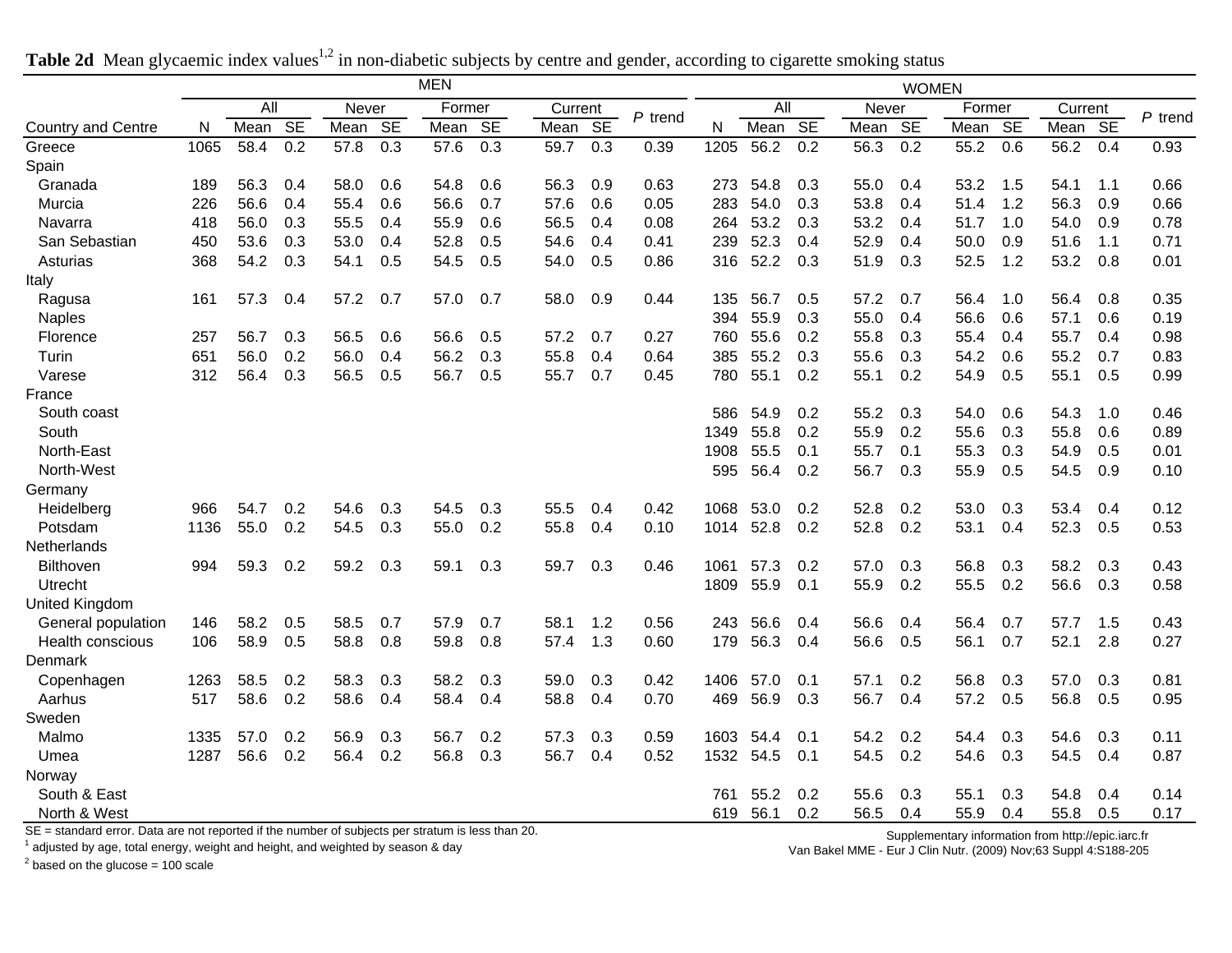|                                                     |      |           |                          |       | <b>MEN</b>             |           |                        |            |     |                |      |                |                          |       |                        | <b>WOMEN</b> |                          |       |                        |       |
|-----------------------------------------------------|------|-----------|--------------------------|-------|------------------------|-----------|------------------------|------------|-----|----------------|------|----------------|--------------------------|-------|------------------------|--------------|--------------------------|-------|------------------------|-------|
|                                                     |      | All       |                          | < 25  |                        | $25 - 30$ |                        | $>30$      |     | $\overline{P}$ |      | All            |                          | $25$  |                        | $25 - 30$    |                          | $>30$ |                        | P     |
| Country and Centre                                  | N    | Mean      | $\overline{\mathsf{SE}}$ | Mean  | $\overline{\text{SE}}$ | Mean      | $\overline{\text{SE}}$ | Mean       | SE  | trend          | N    | Mean           | $\overline{\mathsf{SE}}$ | Mean  | $\overline{\text{SE}}$ | Mean         | $\overline{\mathsf{SE}}$ | Mean  | $\overline{\text{SE}}$ | trend |
| Greece                                              | 1139 | 135.3     | 1.1                      | 137.0 | 2.7                    | 134.4     | 1.5                    | 135.8      | 2.2 | 0.69           | 1263 | 104.9          | 0.8                      | 101.7 | 1.6                    | 105.3        | 1.3                      | 106.5 | 1.4                    | 0.18  |
| Spain                                               |      |           |                          |       |                        |           |                        |            |     |                |      |                |                          |       |                        |              |                          |       |                        |       |
| Granada                                             | 189  | 131.9     | 2.8                      | 133.0 | 11.0                   | 131.8     | 3.3                    | 131.7      | 5.6 | 0.27           | 273  | 107.8          | 1.8                      | 105.1 | 3.3                    | 109.6        | 2.6                      | 107.4 | 3.4                    | 0.65  |
| Murcia                                              | 226  | 144.0     | 2.6                      | 153.1 | 5.3                    | 142.7 3.4 |                        | 137.0      | 5.6 | 0.10           | 284  | 106.3          | 1.7                      | 107.0 | 3.0                    | 106.0        | 2.7                      | 106.1 | 3.3                    | 0.38  |
| Navarra                                             | 418  | 124.2     | 1.9                      | 125.0 | 4.7                    | 127.4     | 2.4                    | 115.9      | 3.8 | 0.46           | 264  | 96.3           | 1.8                      | 95.0  | 2.9                    | 95.4         | 2.7                      | 100.9 | 4.1                    | 0.29  |
| San Sebastian                                       | 450  | 116.9     | 1.8                      | 118.2 | 3.8                    | 117.3     | 2.3                    | 114.3      | 4.6 | 0.20           | 239  | 100.4          | 1.9                      | 99.2  | 2.6                    | 102.6        | 3.1                      | 98.7  | 5.4                    | 0.93  |
| Asturias                                            | 369  | 133.4     | 2.0                      | 138.0 | 4.8                    | 134.8     | 2.6                    | 126.6      | 4.1 | 0.15           | 316  | 105.5          | 1.6                      | 105.1 | 2.8                    | 105.4        | 2.3                      | 106.7 | 4.1                    | 0.22  |
| Italy                                               |      |           |                          |       |                        |           |                        |            |     |                |      |                |                          |       |                        |              |                          |       |                        |       |
| Ragusa                                              | 162  | 178.5     | 3.1                      | 173.7 | 6.9                    | 180.2 3.9 |                        | 178.4 7.3  |     | 0.50           | 135  | 123.1          | 2.5                      | 117.9 | 3.5                    | 126.9        | 4.3                      | 134.1 | 6.7                    | 0.04  |
| <b>Naples</b>                                       |      |           |                          |       |                        |           |                        |            |     |                | 394  | 122.1          | 1.5                      | 121.8 | 2.6                    | 125.2        | 2.2                      | 118.1 | 2.7                    | 0.65  |
| Florence                                            | 262  | 171.0     | 2.4                      | 180.9 | 3.9                    | 166.7     | 3.4                    | 159.8      | 6.6 | 0.13           | 760  | 123.2          | 1.1                      | 126.4 | 1.5                    | 121.5        | 1.8                      | 115.3 | 2.9                    | 0.04  |
| Turin                                               | 666  | 169.4     | 1.5                      | 172.6 | 2.6                    | 169.6     | 2.0                    | 159.8      | 4.3 | 0.19           | 385  | 122.8          | 1.5                      | 125.5 | 2.0                    | 117.1        | 2.6                      | 125.2 | 3.9                    | 0.98  |
| Varese                                              | 314  | 167.9     | 2.2                      | 174.9 | 3.5                    | 162.9     | 2.9                    | 167.0      | 7.6 | 0.55           | 780  | 126.4 1.0      |                          | 126.7 | 1.5                    | 125.5        | 1.8                      | 127.9 | 2.8                    | 0.68  |
| France                                              |      |           |                          |       |                        |           |                        |            |     |                |      |                |                          |       |                        |              |                          |       |                        |       |
| South coast                                         |      |           |                          |       |                        |           |                        |            |     |                | 608  | 101.4 1.2      |                          | 105.0 | 1.3                    | 89.1         | 3.0                      | 82.6  | 5.1                    | 0.15  |
| South                                               |      |           |                          |       |                        |           |                        |            |     |                | 1405 | 111.3 0.8      |                          | 113.7 | 0.9                    | 103.0        | 1.7                      | 108.5 | 4.3                    | 0.68  |
| North-East                                          |      |           |                          |       |                        |           |                        |            |     |                | 2007 | 106.6 0.7      |                          | 108.1 | 0.8                    | 102.8        | 1.3                      | 104.1 | 2.8                    | 0.48  |
| North-West                                          |      |           |                          |       |                        |           |                        |            |     |                | 619  | 110.0 1.2      |                          | 110.9 | 1.3                    | 107.4        | 2.6                      | 102.9 | 6.9                    | 0.04  |
| Germany                                             |      |           |                          |       |                        |           |                        |            |     |                |      |                |                          |       |                        |              |                          |       |                        |       |
| Heidelberg                                          | 966  | 138.0     | 1.2                      | 140.7 | 2.1                    | 137.2     | 1.8                    | 135.5      | 3.0 | 0.12           | 1068 | 106.6 0.9      |                          | 107.3 | 1.2                    | 106.6        | 1.7                      | 104.1 | 2.4                    | 0.20  |
| Potsdam                                             | 1136 | 138.1 1.1 |                          | 140.0 | 2.1                    | 138.1     | 1.6                    | 135.3      | 2.6 | 0.06           | 1015 | 113.7 0.9      |                          | 114.1 | 1.3                    | 113.6        | 1.5                      | 113.0 | 2.1                    | 0.02  |
| Netherlands                                         |      |           |                          |       |                        |           |                        |            |     |                |      |                |                          |       |                        |              |                          |       |                        |       |
| <b>Bilthoven</b>                                    | 1000 | 158.0     | 1.3                      | 165.9 | 2.2                    | 155       | 1.7                    | 151        | 3.2 | 0.17           | 1066 | 121.0 0.9      |                          | 123.4 | 1.3                    | 119.1        | 1.5                      | 117.9 | 2.4                    | 0.20  |
| Utrecht                                             |      |           |                          |       |                        |           |                        |            |     |                | 1809 | 116.5 0.7      |                          | 117.2 | 1.0                    | 115.8        | 1.1                      | 115.7 | 1.8                    | 0.32  |
| United Kingdom                                      |      |           |                          |       |                        |           |                        |            |     |                |      |                |                          |       |                        |              |                          |       |                        |       |
| General population                                  | 146  | 159.6     | 3.3                      | 168.3 | 6.0                    | 156.1     | 4.4                    | 154.1      | 9.0 | 0.25           | 244  | 118.8          | 1.9                      | 117.3 | 2.9                    | 117.8        | 3.1                      | 125.2 | 4.7                    | 0.30  |
| Health conscious                                    | 106  | 176.2 3.7 |                          | 175.6 | 4.2                    | 180.7 8.1 |                        | 156.7 25.3 |     | 0.46           | 180  | 131.5 2.2      |                          | 133.0 | 2.5                    | 129.5        | 5.1                      | 113.9 | 10.4                   | 0.22  |
| Denmark                                             |      |           |                          |       |                        |           |                        |            |     |                |      |                |                          |       |                        |              |                          |       |                        |       |
| Copenhagen                                          | 1264 | 144.6     | 1.1                      | 149.8 | 1.8                    | 142.7     | 1.5                    | 137.8      | 2.9 | 0.06           | 1406 | 113.2 0.8      |                          | 114.0 | 1.1                    | 112.7        | 1.3                      | 111.3 | 2.1                    | 0.00  |
| Aarhus                                              | 520  | 148.1 1.7 |                          | 148.0 | 2.9                    | 149.2     | 2.3                    | 144.7      | 4.5 | 0.50           | 470  | 118.0 1.3      |                          | 119.2 | 1.7                    | 112.5        | 2.5                      | 125.4 | 3.9                    | 0.68  |
| Sweden                                              |      |           |                          |       |                        |           |                        |            |     |                |      |                |                          |       |                        |              |                          |       |                        |       |
| Malmo                                               | 1335 | 148.2 1.1 |                          | 150.0 | 1.8                    | 148.5     | 1.5                    | 141.1      | 2.9 | 0.24           |      | 1603 109.5 0.7 |                          | 111.3 | 1.1                    | 109.3        | 1.2                      | 104.3 | 1.8                    | 0.16  |
| Umea                                                | 1310 | 157.0     | 1.1                      | 158.1 | 1.8                    | 157       | 1.5                    | 153.6      | 3.1 | 0.18           | 1552 | 118.6 0.7      |                          | 119.0 | 1.1                    | 117.6        | 1.2                      | 119.7 | 2.0                    | 0.80  |
| Norway                                              |      |           |                          |       |                        |           |                        |            |     |                |      |                |                          |       |                        |              |                          |       |                        |       |
| South & East                                        |      |           |                          |       |                        |           |                        |            |     |                | 802  | 118.2 1.0      |                          | 118.8 | 1.2                    | 115.9        | 2.1                      | 122.1 | 4.8                    | 0.64  |
| North & West                                        |      |           |                          |       |                        |           |                        |            |     |                | 641  | 119.5 1.2      |                          | 120.2 | 1.4                    | 118.9        | 2.2                      | 116.3 | 4.9                    | 0.12  |
| $\overline{C}$ $\overline{C}$ atomalogical original |      |           |                          |       |                        |           |                        |            |     |                |      |                |                          |       |                        |              |                          |       |                        |       |

Table 2e Mean glycaemic load values<sup>1,2</sup> in non-diabetic subjects by centre and gender, according to BMI status

SE = standard error

 $1$  adjusted by age and total energy, and weighted by season & day

 $2$  based on the glucose = 100 scale

Supplementary information from http://epic.iarc.fr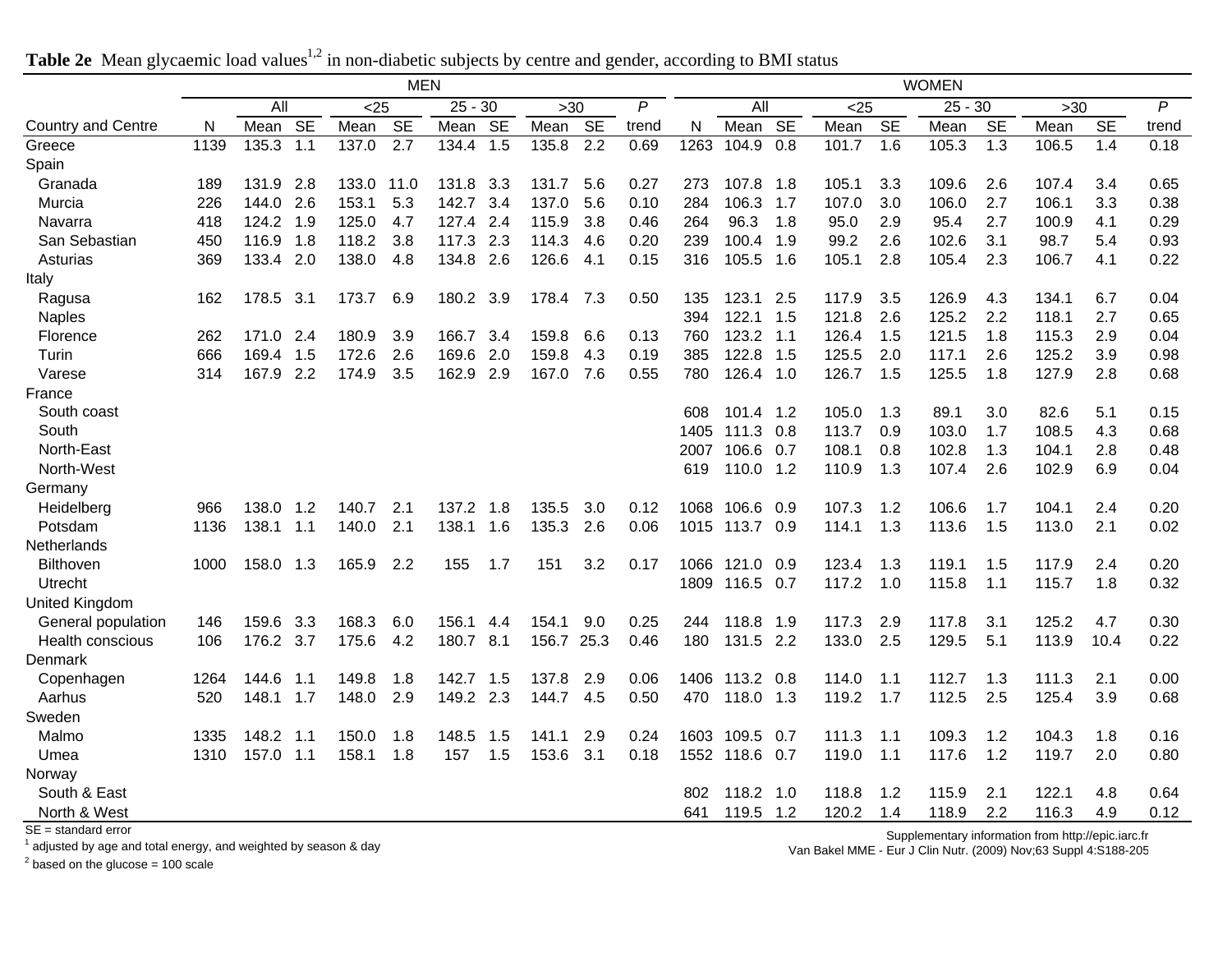|                    |      |                |           |           |           |                        | <b>MEN</b> |                      |           |           |           |              |      |           |           |           |           |                        | <b>WOMEN</b> |                      |           |            |     |       |
|--------------------|------|----------------|-----------|-----------|-----------|------------------------|------------|----------------------|-----------|-----------|-----------|--------------|------|-----------|-----------|-----------|-----------|------------------------|--------------|----------------------|-----------|------------|-----|-------|
|                    |      | All            |           | Inactive  |           | Moderately<br>inactive |            | Moderately<br>active |           | Active    |           | $\mathsf{P}$ |      | All       |           | Inactive  |           | Moderately<br>inactive |              | Moderately<br>active |           | Active     |     | P     |
| Country and Centre | N.   | Mean           | <b>SE</b> | Mean      | <b>SE</b> | Mean                   | <b>SE</b>  | Mean                 | <b>SE</b> | Mean      | <b>SE</b> | trend        | N    | Mean      | <b>SE</b> | Mean      | <b>SE</b> | Mean                   | <b>SE</b>    | Mean                 | <b>SE</b> | Mean       | SE  | trend |
| Greece             | 1139 | 136.4          | 1.2       | 141.3     | 2.9       | 133.1                  | 1.9        | 138.4                | 1.8       | 131.9 4.3 |           | 0.34         | 1263 | 105.7     | 0.9       | 103.8     | 3.2       | 104.3                  | 1.9          | 106.0                | 1.1       | 108.9 2.6  |     | 0.05  |
| Spain              |      |                |           |           |           |                        |            |                      |           |           |           |              |      |           |           |           |           |                        |              |                      |           |            |     |       |
| Granada            | 189  | 133.3          | 2.8       | 135.3 6.1 |           | 126.4                  | 5.3        | 135.8                | 4.6       | 138.3 7.9 |           | 0.54         | 273  | 108.5     | 1.8       | 91.0      | 12.0      | 107.1                  | 6.7          | 109.4                | 1.9       | 103.4      | 9.1 | 0.38  |
| Murcia             | 226  | 144.3          | 2.6       | 140.5     | $-5.1$    | 144.0                  | 4.7        | 148.8                | 4.8       | 143.5 7.0 |           | 0.49         | 284  | 107.1     | 1.8       | 97.9      | 7.1       | 109.2                  | 4.4          | 107.6                | 2.1       | 106.4      | 7.2 | 0.39  |
| Navarra            | 418  | 125.0          | 1.9       | 131.6     | 4.5       | 121.4                  | 3.5        | 127.4                | 3.2       | 119.6 4.8 |           | 0.30         | 264  | 96.8      | 1.8       | 86.9      | 7.6       | 102.9                  | 5.3          | 96.6                 | 2.1       | 97.2       | 8.3 | 0.53  |
| San Sebastian      | 450  | 117.1          | 1.9       | 118.6     | 4.0       | 122.5                  | 3.8        | 114.4                | 2.9       | 114.2 4.6 |           | 0.30         | 239  | 100.7 1.9 |           | 104.2     | 6.9       | 95.6                   | 4.4          | 102.3                | 2.4       | 97.5       | 5.9 | 0.57  |
| Asturias           | 369  | 134.3          | 2.1       | 129.9     | 4.9       | 136.4                  | 3.6        | 134.9                | 3.5       | 134.2 4.7 |           | 0.48         | 316  | 106.0 1.7 |           | 106.4     | 7.2       | 103.1                  | 4.7          | 105.2                | 1.9       | 117.1 5.6  |     | 0.29  |
| Italy              |      |                |           |           |           |                        |            |                      |           |           |           |              |      |           |           |           |           |                        |              |                      |           |            |     |       |
| Ragusa             | 162  | 178.5 3.2      |           | 169.8     | 5.7       | 174.9                  | 6.0        | 190.1                | 5.5       | 178.8 9.9 |           | 0.37         | 135  | 123.5 2.5 |           | 113.8 8.7 |           | 133.1                  | 5.9          | 120.2                | 3.2       | 135.9      | 8.2 | 0.34  |
| <b>Naples</b>      |      |                |           |           |           |                        |            |                      |           |           |           |              | 394  | 122.8 1.5 |           | 120.4 4.0 |           | 124.8                  | 2.4          | 120.8                | 2.3       | 129.7      | 5.9 | 0.28  |
| Florence           | 262  | 170.7 2.4      |           | 168.5     | -4.6      | 168                    | 4.1        | 177.4                | -4.4      | 165.7 8.4 |           | 0.97         | 760  | 123.2 1.1 |           | 118.9 3.3 |           | 122.2                  | 2.2          | 123.9                | 1.4       | 126.7      | 3.8 | 0.01  |
| Turin              | 666  | 169.0          | 1.5       | 167.9     | 3.0       | 170.2                  | 2.6        | 166.9                | 2.7       | 175.0     | -4.8      | 0.36         | 385  | 122.8 1.5 |           | 121.2 4.5 |           | 125.3                  | 3.4          | 122.8                | 2.0       | 120.1      | 4.3 | 0.66  |
| Varese             | 314  | 167.0          | 2.2       | 169.3 5.6 |           | 159.5                  | 3.5        | 176.3                | 3.5       | 155.3 7.7 |           | 0.66         | 780  | 126.5 1.1 |           | 127.6 3.5 |           | 125.3                  | 2.5          | 127.4                | 1.3       | 121.2 3.5  |     | 0.26  |
| France             |      |                |           |           |           |                        |            |                      |           |           |           |              |      |           |           |           |           |                        |              |                      |           |            |     |       |
| South coast        |      |                |           |           |           |                        |            |                      |           |           |           |              | 608  | 100.6 1.2 |           | 101.6     | 3.1       | 101.1                  | 1.5          | 97.1                 | 2.8       | 108.1      | 7.5 | 0.56  |
| South              |      |                |           |           |           |                        |            |                      |           |           |           |              | 1405 | 110.5 0.8 |           | 109.7     | 2.0       | 111.0                  | 1.0          | 110.7                | 1.9       | 96.9       | 5.6 | 0.26  |
| North-East         |      |                |           |           |           |                        |            |                      |           |           |           |              | 2007 | 106.1 0.7 |           | 102.1     | 1.6       | 106.1                  | 0.8          | 110.7                | 1.6       | 100.7      | 5.4 | 0.99  |
| North-West         |      |                |           |           |           |                        |            |                      |           |           |           |              | 619  | 109.2 1.2 |           | 112.6     | 3.1       | 108.3                  | 1.4          | 110.0                | 2.9       | 108.8      | 9.3 | 0.36  |
| Germany            |      |                |           |           |           |                        |            |                      |           |           |           |              |      |           |           |           |           |                        |              |                      |           |            |     |       |
| Heidelberg         | 966  | 138.3 1.3      |           | 136.2 2.8 |           | 137.3                  | 2.3        | 136.7                | 2.0       | 150.6 3.9 |           | 0.21         | 1068 | 106.7 0.9 |           | 107.2 2.3 |           | 107.3                  | -1.6         | 104.9                | 1.4       | 111.5 2.8  |     | 0.51  |
| Potsdam            | 1136 | 138.5          | 1.2       | 133.5 3.0 |           | 136.7                  | 2.5        | 139.9                | 1.6       | 142.0 3.5 |           | 0.00         | 1015 | 114.2 0.9 |           | 113.2 2.0 |           | 112.8                  | 1.7          | 115.2                | 1.4       | 117.3 4.6  |     | 0.08  |
| Netherlands        |      |                |           |           |           |                        |            |                      |           |           |           |              |      |           |           |           |           |                        |              |                      |           |            |     |       |
| <b>Bilthoven</b>   | 998  | 158.1 1.3      |           | 152.6 3.5 |           | 155.5                  | 2.6        | 159.2 1.9            |           | 161.5 2.8 |           | 0.00         | 1065 | 121.5 0.9 |           | 116.0 3.2 |           | 120.2                  | 2.0          | 122.6                | 1.2       | 121.7      | 2.3 | 0.14  |
| Utrecht            |      |                |           |           |           |                        |            |                      |           |           |           |              | 1809 | 116.7 0.7 |           | 116.5 3.0 |           | 115.2                  | 1.4          | 116.5                | 1.0       | 119.2 1.6  |     | 0.28  |
| United Kingdom     |      |                |           |           |           |                        |            |                      |           |           |           |              |      |           |           |           |           |                        |              |                      |           |            |     |       |
| General population | 146  | 159.7          | 3.4       | 160.1 8.1 |           | 159.7                  | 6.5        | 157.6                | 5.2       | 164.0 8.4 |           | 0.53         | 244  | 119.1     | 2.0       | 129.6     | 4.7       | 117.9                  | 3.6          | 115.9                | 2.9       | 118.6 6.8  |     | 0.27  |
| Health conscious   | 105  | 172.9          | 3.8       | 156.8     | 9.4       | 167.5                  | 6.9        | 182.6                | 6.0       | 174.7     | 9.7       | 0.19         | 180  | 130.9     | 2.2       | 128.2 4.5 |           | 135.6                  | 4.2          | 129.4                | 3.3       | 131.8 10.9 |     | 0.82  |
| Denmark            |      |                |           |           |           |                        |            |                      |           |           |           |              |      |           |           |           |           |                        |              |                      |           |            |     |       |
| Copenhagen         |      | 1264 144.7 1.1 |           | 141.1     | 2.1       | 142.5                  | 2.1        | 145.8                | 2.0       | 152.3 2.8 |           | 0.04         | 1406 | 113.4 0.8 |           | 113.2 1.5 |           | 111.4                  | -1.3         | 115.9                | 1.5       | 113.1 3.1  |     | 0.70  |
| Aarhus             | 520  | 148.1 1.7      |           | 147.3 3.4 |           | 146.2                  | 3.2        | 152.6                | 3.0       | 142.1 4.7 |           | 0.73         | 470  | 118.1 1.4 |           | 113.3     | 2.8       | 115.9                  | 2.2          | 121.3                | 2.3       | 131.7 5.3  |     | 0.04  |
| Sweden             |      |                |           |           |           |                        |            |                      |           |           |           |              |      |           |           |           |           |                        |              |                      |           |            |     |       |
| Malmo              |      | 1335 148.1 1.2 |           | 146.6 2.5 |           | 148.4                  | $-1.7$     | 149.1                | 1.9       | 141.8 5.4 |           | 0.47         | 1603 | 109.6     | 0.8       | 107.0     | 1.8       | 109.2 1.2              |              | 110.5                | 1.2       | 115.1 3.4  |     | 0.03  |
| Umea               |      |                |           |           |           |                        |            |                      |           |           |           |              |      |           |           |           |           |                        |              |                      |           |            |     |       |
| Norway             |      |                |           |           |           |                        |            |                      |           |           |           |              |      |           |           |           |           |                        |              |                      |           |            |     |       |
| South & East       |      |                |           |           |           |                        |            |                      |           |           |           |              |      |           |           |           |           |                        |              |                      |           |            |     |       |
|                    |      |                |           |           |           |                        |            |                      |           |           |           |              |      |           |           |           |           |                        |              |                      |           |            |     |       |

Table 2f Mean glycaemic load values<sup>1,2</sup> in non-diabetic subjects by centre and gender, according to physical activity status

 North & WestSE = standard error

 $^{1}$  adjusted by age, total energy, height and weight, and weighted by season & day

 $2$  based on the glucose = 100 scale

Supplementary information from http://epic.iarc.fr Van Bakel MME - Eur J Clin Nutr. (2009) Nov;63 Suppl 4:S188-205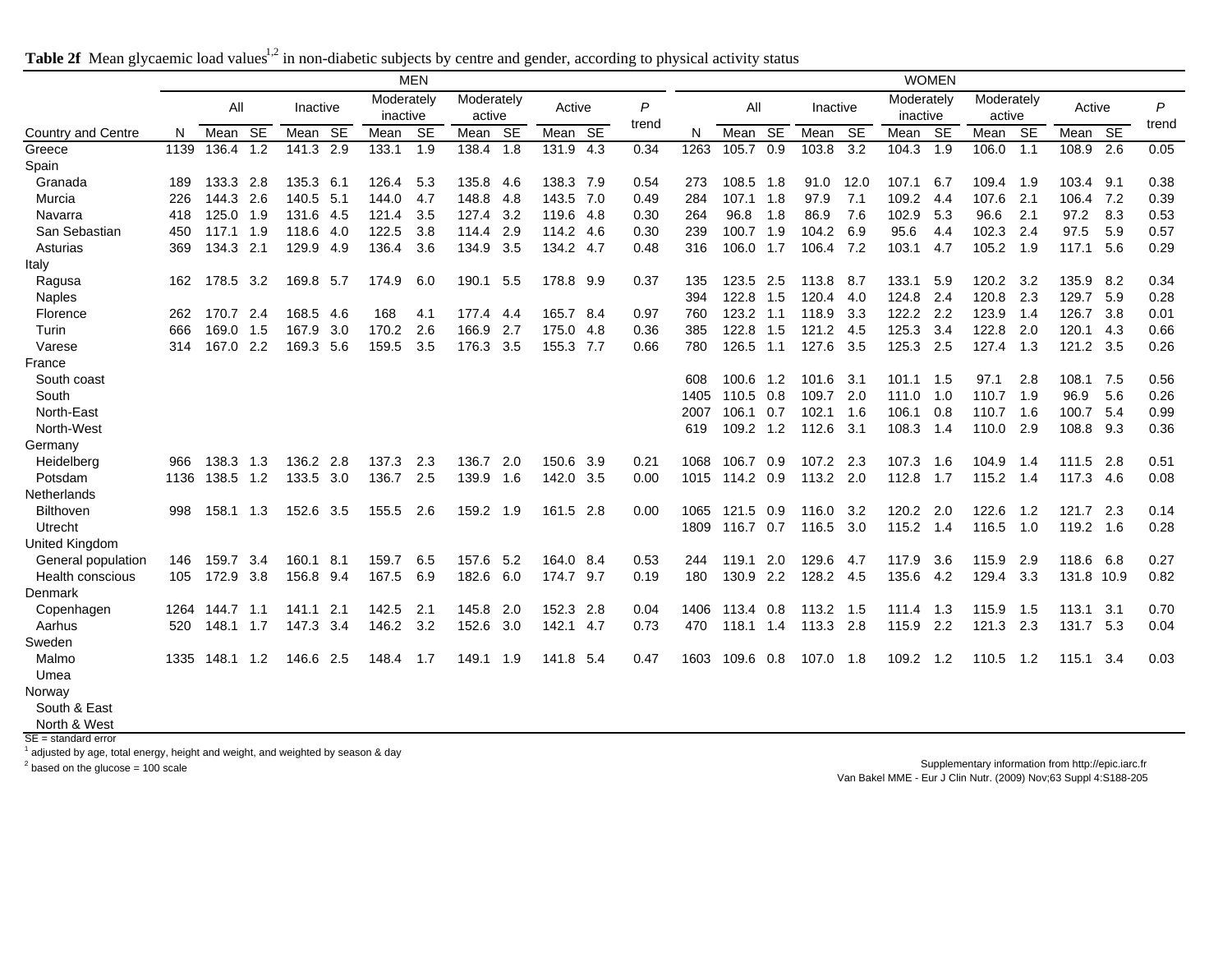Table 2g Mean glycaemic load values<sup>1,2</sup> in non-diabetic subjects by centre and gender, according to highest level of education

|                           |      |       |           |                        |           | <b>MEN</b>                                      |           |            |           |                |      |       |           |                        |           | <b>WOMEN</b>                                    |           |            |           |           |
|---------------------------|------|-------|-----------|------------------------|-----------|-------------------------------------------------|-----------|------------|-----------|----------------|------|-------|-----------|------------------------|-----------|-------------------------------------------------|-----------|------------|-----------|-----------|
|                           |      | All   |           | None/primary<br>school |           | Technical/<br>professional/<br>secondary school |           | University |           | P<br>trend     |      | All   |           | None/primary<br>school |           | Technical/<br>professional/<br>secondary school |           | University |           | $P$ trend |
| <b>Country and Centre</b> | N    | Mean  | <b>SE</b> | Mean                   | <b>SE</b> | Mean                                            | <b>SE</b> | Mean       | <b>SE</b> |                | N    | Mean  | <b>SE</b> | Mean                   | <b>SE</b> | Mean                                            | <b>SE</b> | Mean       | <b>SE</b> |           |
| Greece                    | 1137 | 136.2 | 1.2       | 139.6                  | 1.8       | 135.9                                           | 2.4       | 132.3      | 2.0       | 0.00           | 1256 | 105.8 | 0.9       | 109.5                  | 1.2       | 100.1                                           | 1.7       | 104.8      | 1.7       | 0.66      |
| Spain                     |      |       |           |                        |           |                                                 |           |            |           |                |      |       |           |                        |           |                                                 |           |            |           |           |
| Granada                   | 183  | 133.3 | 2.8       | 135.8                  | 3.8       | 130.4                                           | 6.9       | 133.2      | 5.2       | 0.68           | 267  | 109.5 | 1.9       | 109.8                  | 1.9       | 103.2                                           | 6.2       | 107.3      | 8.2       | 0.76      |
| Murcia                    | 226  | 144.8 | 2.6       | 140.5                  | 3.1       | 143.5                                           | 8.0       | 158.5      | 5.7       | 0.23           | 284  | 106.1 | 1.8       | 109.1                  | 2.0       | 96.1                                            | 5.4       | 105.3      | 4.4       | 0.82      |
| Navarra                   | 416  | 124.9 | 1.9       | 124.4                  | 2.2       | 127.8                                           | 4.0       | 125.2      | 7.3       | 0.86           | 263  | 96.9  | 1.8       | 97.9                   | 2.0       | 89.7                                            | 6.0       | 93.9       | 6.6       | 0.68      |
| San Sebastian             | 448  | 117.3 | 1.8       | 116.1                  | 2.3       | 116.6                                           | 3.3       | 124.2      | 5.9       | 0.30           | 237  | 100.6 | 1.9       | 102.6                  | 2.2       | 95.4                                            | 4.2       | 97.3       | 7.0       | 0.50      |
| Asturias                  | 367  | 133.8 | 2.0       | 133.6                  | 2.5       | 132.9                                           | 4.2       | 137.7      | 5.4       | 0.42           | 311  | 105.7 | 1.7       | 106.2                  | 1.9       | 104.9                                           | 4.8       | 103        | 5.8       | 0.06      |
| Italy                     |      |       |           |                        |           |                                                 |           |            |           |                |      |       |           |                        |           |                                                 |           |            |           |           |
| Ragusa                    | 161  | 178.3 | 3.1       | 183.5                  | 4.5       | 175.8                                           | 5.2       | 168.8      | 7.7       | 0.02           | 135  | 123.5 | 2.5       | 126.8                  | 3.6       | 118.4                                           | 4.0       | 127.2      | 7.2       | 0.97      |
| Naples                    |      |       |           |                        |           |                                                 |           |            |           |                | 394  | 122.8 | 1.5       | 124.6                  | 2.3       | 121.4                                           | 2.3       | 123.0      | 3.6       | 0.67      |
| Florence                  | 260  | 170.5 | 2.4       | 175.4                  | 3.9       | 168.1                                           | 3.6       | 165.7      | 5.7       | 0.18           | 757  | 123.3 | 1.1       | 123.3                  | 1.5       | 123.8                                           | 1.8       | 122.2      | 2.6       | 0.51      |
| Turin                     | 666  | 168.9 | 1.5       | 173.6                  | 2.4       | 166.8                                           | 2.1       | 161.5      | 4.9       | 0.05           | 385  | 122.9 | 1.5       | 123.1                  | 2.0       | 120.9                                           | 2.6       | 127.2      | 4.5       | 0.56      |
| Varese                    | 314  | 167.0 | 2.2       | 160.4                  | 3.1       | 173.6                                           | 3.1       | 173.2      | 10.1      | 0.35           | 779  | 126.5 | 1.1       | 126.4                  | 1.3       | 126.3                                           | 2.0       | 129.8      | 3.8       | 0.35      |
| France                    |      |       |           |                        |           |                                                 |           |            |           |                |      |       |           |                        |           |                                                 |           |            |           |           |
| South coast               |      |       |           |                        |           |                                                 |           |            |           |                | 585  | 100.9 | 1.2       | 100.3                  | 3.3       | 101.4                                           | 1.7       | 100.4      | 2.0       | 0.94      |
| South                     |      |       |           |                        |           |                                                 |           |            |           |                | 1338 | 110.9 | 0.8       | 106.6                  | 2.4       | 111.7                                           | 1.1       | 111.1      | 1.3       | 0.40      |
| North-East                |      |       |           |                        |           |                                                 |           |            |           |                | 1935 | 106.3 | 0.7       | 108.5                  | 1.9       | 107.3                                           | 1.0       | 104.3      | 1.1       | 0.15      |
| North-West                |      |       |           |                        |           |                                                 |           |            |           |                | 603  | 109.2 | 1.2       | 109.5                  | 3.2       | 109.6                                           | 1.6       | 108.3      | 2.2       | 0.37      |
| Germany                   |      |       |           |                        |           |                                                 |           |            |           |                |      |       |           |                        |           |                                                 |           |            |           |           |
| Heidelberg                | 963  | 138.0 | 1.2       | 139.1                  | 2.1       | 141.7                                           | 2.1       | 132.4      | 2.2       | 0.51           | 1066 | 106.6 | 0.9       | 109.4                  | 1.7       | 106.1                                           | 1.3       | 103.7      | 1.9       | 0.06      |
| Potsdam                   | 1136 | 138.3 | 1.1       | 138.6                  | 2.6       | 139.9                                           | 2.0       | 137.2      | 1.6       | 0.65           | 1015 | 114.1 | 0.9       | 114.2                  | 1.8       | 115.6                                           | 1.3       | 110.7      | 1.8       | 0.51      |
| Netherlands               |      |       |           |                        |           |                                                 |           |            |           |                |      |       |           |                        |           |                                                 |           |            |           |           |
| <b>Bilthoven</b>          | 998  | 157.9 | 1.3       | 162.9                  | 3.3       | 158.2                                           | 1.6       | 153.9      | 2.4       | 0.02           | 1061 | 121.4 | 0.9       | 123.9                  | 2.4       | 122.1                                           | 1.1       | 116.7      | 1.9       | 0.18      |
| Utrecht                   |      |       |           |                        |           |                                                 |           |            |           |                | 1809 | 116.6 | 0.7       | 118.6                  | 1.4       | 117.1                                           | 0.9       | 111.8      | 1.8       | 0.20      |
| <b>United Kingdom</b>     |      |       |           |                        |           |                                                 |           |            |           |                |      |       |           |                        |           |                                                 |           |            |           |           |
| General population        | 94   | 157.4 | 4.0       |                        |           | 152.8                                           | 6.0       | 161        | 5.4       |                | 148  | 119.6 | 2.4       |                        |           | 120.1                                           | 3.0       | 118.6      | 4.2       |           |
| <b>Health conscious</b>   | 78   | 170.6 | 4.3       |                        |           | 160.9                                           | 7.4       | 176.6      | 5.1       | $\blacksquare$ | 155  | 129.2 | 2.3       |                        |           | 135.3                                           | 3.6       | 124.3      | 3.1       |           |
| Denmark                   |      |       |           |                        |           |                                                 |           |            |           |                |      |       |           |                        |           |                                                 |           |            |           |           |
| Copenhagen                | 1263 | 144.5 | 1.1       | 144.9                  | 2.0       | 145.5                                           | 1.7       | 142.8      | 1.9       | 0.47           | 1406 | 113.3 | 0.8       | 113.7                  | 1.5       | 112.7                                           | 1.0       | 114.9      | 2.2       | 0.63      |
| Aarhus                    | 520  | 148.0 | 1.7       | 148.8                  | 3.0       | 148.6                                           | 2.6       | 145.6      | 3.3       | 0.31           | 470  | 118.0 | 1.3       | 119.7                  | 2.5       | 117.5                                           | 1.7       | 115.9      | 4.5       | 0.07      |
| Sweden                    |      |       |           |                        |           |                                                 |           |            |           |                |      |       |           |                        |           |                                                 |           |            |           |           |
| Malmo                     | 1332 | 147.9 | 1.1       | 148.8                  | 1.6       | 146.8                                           | 1.9       | 148.4      | 2.3       | 0.89           | 1600 | 109.6 | 0.8       | 109.6                  | 1.2       | 109.5                                           | 1.2       | 110.4      | 1.6       | 0.42      |
| Umea                      | 1306 | 156.5 | 1.1       | 154.4                  | 1.8       | 157.6                                           | 1.6       | 157.9      | 2.3       | 0.29           | 1546 | 118.8 | 0.7       | 118.4                  | 1.4       | 119.0                                           | 1.1       | 118.7      | 1.4       | 0.69      |
| Norway                    |      |       |           |                        |           |                                                 |           |            |           |                |      |       |           |                        |           |                                                 |           |            |           |           |
| South & East              |      |       |           |                        |           |                                                 |           |            |           |                | 802  | 117.8 | 1.0       | 115.9                  | 2.7       | 117.1                                           | 1.3       | 120.4      | 2.5       | 0.17      |
| North & West              |      |       |           |                        |           |                                                 |           |            |           |                | 641  | 119.3 | 1.2       | 114.9                  | 2.7       | 119.8                                           | 1.4       | 120.7      | 3.1       | 0.24      |

SE = standard error. Data are not reported if the number of subjects per stratum is less than 20.

 $1$  adjusted by age, total energy, height and weight, and weighted by season & day

 $2^2$  based on the glucose = 100 scale

Supplementary information from http://epic.iarc.fr Van Bakel MME - Eur J Clin Nutr. (2009) Nov;63 Suppl 4:S188-205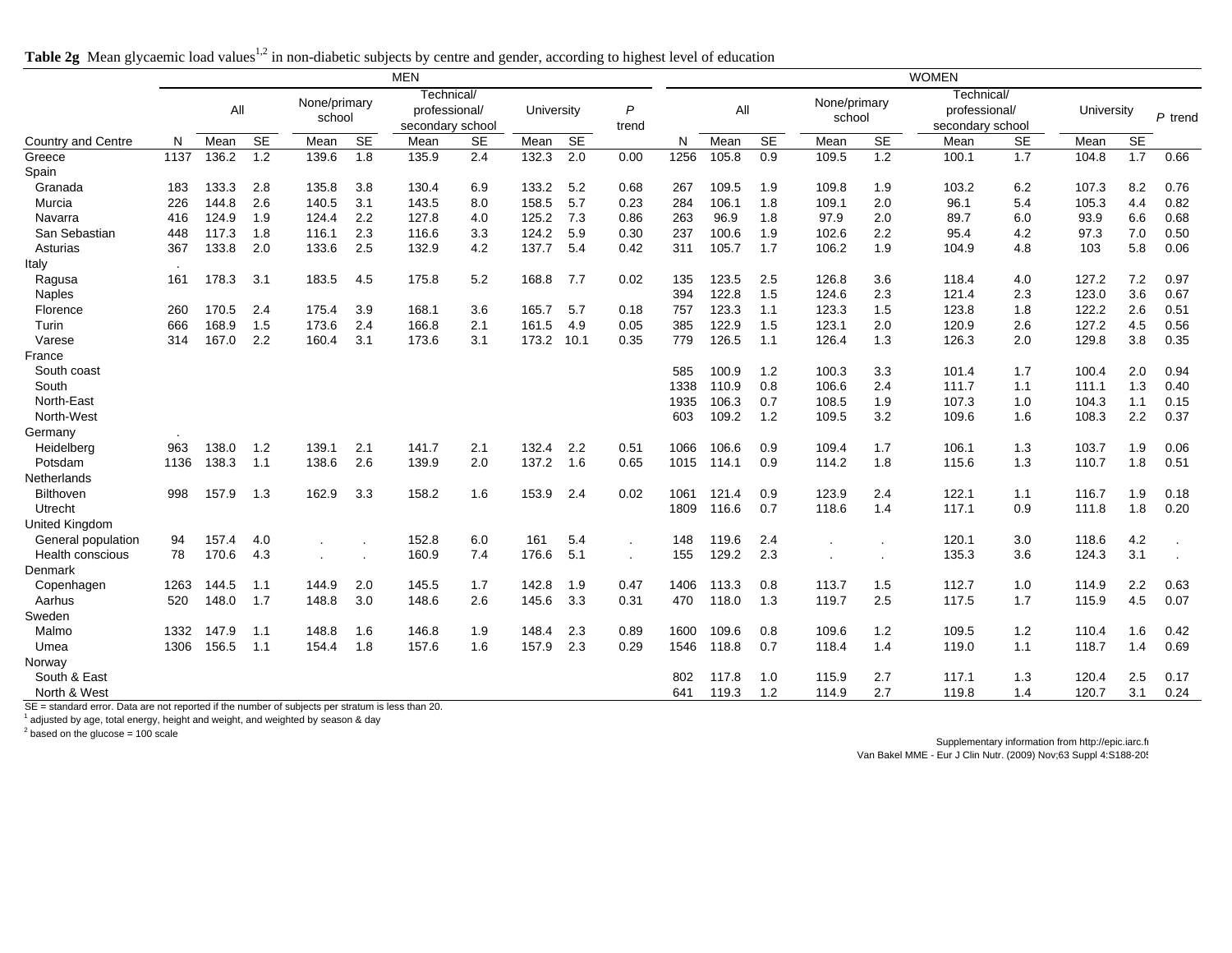|                       |      |                |           |           |                  | <b>MEN</b> |           |           |                        |           |      |                |           |           |     | <b>WOMEN</b> |     |            |                        |           |
|-----------------------|------|----------------|-----------|-----------|------------------|------------|-----------|-----------|------------------------|-----------|------|----------------|-----------|-----------|-----|--------------|-----|------------|------------------------|-----------|
|                       |      | All            |           | Never     |                  | Former     |           | Current   |                        |           |      | All            |           | Never     |     | Former       |     | Current    |                        |           |
| Country and Centre    | N    | Mean           | <b>SE</b> | Mean      | <b>SE</b>        | Mean       | <b>SE</b> | Mean      | $\overline{\text{SE}}$ | $P$ trend | N    | Mean           | <b>SE</b> | Mean SE   |     | Mean SE      |     | Mean       | $\overline{\text{SE}}$ | $P$ trend |
| Greece                | 1065 | 136.3          | 1.2       | 138.5     | $\overline{2.1}$ | 134.6      | 1.9       | 136.9 2.0 |                        | 0.79      | 1205 | 105.8          | 0.9       | 108.0     | 1.0 | 108.2 3.3    |     | 99.3       | 1.9                    | 0.37      |
| Spain                 |      |                |           |           |                  |            |           |           |                        |           |      |                |           |           |     |              |     |            |                        |           |
| Granada               | 189  | 133.1          | 2.8       | 146.0     | 4.5              | 127.6 4.3  |           | 124.1 5.7 |                        | 0.24      | 273  | 108.5          | 1.8       | 110.9 1.9 |     | 103.1 7.8    |     | 96.3       | 5.4                    | 0.01      |
| Murcia                | 226  | 144.3          | 2.6       | 139.3     | 4.4              | 149.1      | 4.8       | 144.7 4.0 |                        | 0.62      | 283  | 107.3          | 1.7       | 109.4 2.0 |     | 100.4 6.4    |     | 102.5      | 4.2                    | 0.49      |
| Navarra               | 418  | 124.9          | 1.9       | 128.1     | 3.1              | 129.8      | 4.3       | 120.7 2.8 |                        | 0.47      | 264  | 96.7           | 1.8       | 97.5      | 2.1 | 96.8         | 5.4 | 94.5       | 4.2                    | 0.23      |
| San Sebastian         | 450  | 117.1          | 1.8       | 120.1     | 3.1              | 117.7      | 3.6       | 114.3 2.8 |                        | 0.08      | 239  | 100.6          | 1.9       | 103.8 2.2 |     | 97.3         | 5.0 | 86.6       | 5.3                    | 0.09      |
| Asturias              | 368  | 134.1          | 2.0       | 141.3     | 3.3              | 135.1      | 3.4       | 125.2 3.6 |                        | 0.09      | 316  | 105.9          | 1.6       | 105.9 1.9 |     | 106.2 6.1    |     | 106.8      | 3.9                    | 0.21      |
| Italy                 |      |                |           |           |                  |            |           |           |                        |           |      |                |           |           |     |              |     |            |                        |           |
| Ragusa                | 161  | 178.7 3.1      |           | 183.2 5.2 |                  | 171.6 4.7  |           | 185.3 6.2 |                        | 0.89      | 135  | 123.5 2.5      |           | 134.5 3.8 |     | 131.6 5.6    |     | 107.1      | 4.0                    | 0.28      |
| <b>Naples</b>         |      |                |           |           |                  |            |           |           |                        |           | 394  | 122.7 1.5      |           | 122.9     | 2.1 | 125.3 3.3    |     | 121.8      | 2.7                    | 0.85      |
| Florence              | 257  | 171.1          | 2.4       | 173.3     | 4.3              | 169.1 3.4  |           | 172.5 4.9 |                        | 0.88      | 760  | 123.2          | 1.1       | 125.3 1.5 |     | 125.0 2.1    |     | 118.9      | 2.0                    | 0.29      |
| Turin                 | 651  | 168.7          | 1.5       | 171.1     | 2.7              | 168.4      | 2.2       | 166.6 2.9 |                        | 0.07      | 385  | 122.8          | 1.5       | 123.0 1.9 |     | 121.8        | 3.2 | 124.8      | 3.6                    | 0.56      |
| Varese                | 312  | 166.9          | 2.2       | 160.8     | 3.5              | 170.9      | 3.4       | 168.2 4.4 |                        | 0.50      | 780  | 126.5          | 1.1       | 127.4 1.2 |     | 125.4        | 2.8 | 124.1      | 2.6                    | 0.14      |
| France                |      |                |           |           |                  |            |           |           |                        |           |      |                |           |           |     |              |     |            |                        |           |
| South coast           |      |                |           |           |                  |            |           |           |                        |           | 586  | 101.1          | 1.2       | 101.9 1.4 |     | 98.1         | 2.9 | 94.9       | 4.7                    | 0.06      |
| South                 |      |                |           |           |                  |            |           |           |                        |           |      | 1349 110.4     | 0.8       | 111.4 0.9 |     | 106.4 1.7    |     | 109.0      | 3.0                    | 0.66      |
| North-East            |      |                |           |           |                  |            |           |           |                        |           | 1908 | 106.1          | 0.7       | 107.7 0.8 |     | 101.5 1.6    |     | 98.4       | 2.5                    | 0.13      |
| North-West            |      |                |           |           |                  |            |           |           |                        |           | 595  | 109.2 1.2      |           | 111.3 1.4 |     | 103.6 2.5    |     | 102.4      | 4.3                    | 0.25      |
| Germany               |      |                |           |           |                  |            |           |           |                        |           |      |                |           |           |     |              |     |            |                        |           |
| Heidelberg            | 966  | 138.2          | 1.2       | 141.8     | 2.1              | 138.8      | 1.8       | 132.1 2.6 |                        | 0.15      |      | 1068 106.6     | 0.9       | 109.0 1.3 |     | 102.1        | 1.6 | 107.1      | 2.0                    | 0.86      |
| Potsdam               |      | 1136 138.4     | 1.1       | 143.8     | 2.0              | 136.2 1.6  |           | 136.1 2.4 |                        | 0.32      |      | 1014 114.1     | 0.9       | 115.9 1.1 |     | 111.5 1.9    |     | 111.1      | 2.4                    | 0.23      |
| Netherlands           |      |                |           |           |                  |            |           |           |                        |           |      |                |           |           |     |              |     |            |                        |           |
| Bilthoven             | 994  | 158.0 1.3      |           | 164.5 2.4 |                  | 157.8 2.0  |           | 154.2 2.0 |                        | 0.09      |      | 1061 121.4 0.9 |           | 124.9 1.5 |     | 121.8 1.6    |     | 117.2      | - 1.6                  | 0.11      |
| Utrecht               |      |                |           |           |                  |            |           |           |                        |           |      | 1809 116.6 0.7 |           | 121.2 1.0 |     | 114.2 1.2    |     | 110.7      | - 1.6                  | 0.12      |
| <b>United Kingdom</b> |      |                |           |           |                  |            |           |           |                        |           |      |                |           |           |     |              |     |            |                        |           |
| General population    | 146  | 159.5          | 3.3       | 162.3     | -4.9             | 158.0      | 5.1       | 156.3 8.0 |                        | 0.16      | 243  | 119.1          | 1.9       | 121.2 2.3 |     | 117.4        | 3.8 | 107.9      | 7.5                    | 0.16      |
| Health conscious      | 106  | 173.4          | 3.7       | 182.7     | 5.5              | 172.0      | 5.8       | 154.5 8.5 |                        | 0.08      | 179  | 130.8 2.2      |           | 129.9 2.6 |     | 134.8        | 3.8 | 106.1 13.6 |                        | 0.43      |
| Denmark               |      |                |           |           |                  |            |           |           |                        |           |      |                |           |           |     |              |     |            |                        |           |
| Copenhagen            |      | 1263 144.6     | 1.1       | 150.7 1.9 |                  | 144.5      | 1.8       | 138.7 1.9 |                        | 0.01      |      | 1406 113.2 0.8 |           | 115.2 1.1 |     | 116.0 1.5    |     | 107.2      | $-1.6$                 | 0.37      |
| Aarhus                | 517  | 148.2 1.7      |           | 151.4     | 3.1              | 153.2 2.7  |           | 140.5 2.8 |                        | 0.41      | 469  | 117.9 1.3      |           | 123.6 1.9 |     | 118.6 2.5    |     | 107.2 2.6  |                        | 0.14      |
| Sweden                |      |                |           |           |                  |            |           |           |                        |           |      |                |           |           |     |              |     |            |                        |           |
| Malmo                 |      | 1335 148.0     | 1.1       | 151.1     | 1.9              | 147.8      | 1.7       | 144.0 2.1 |                        | 0.01      |      | 1603 109.6     | 0.7       | 110.5 1.1 |     | 111.7 1.4    |     | 105.9      | 1.5                    | 0.45      |
| Umea                  |      | 1287 156.7 1.1 |           | 159.6     | 1.4              | 157.2 1.9  |           | 146.5 2.6 |                        | 0.22      |      | 1532 118.7 0.7 |           | 119.5 0.9 |     | 120.7 1.8    |     | 114.7      | 1.8                    | 0.48      |
| Norway                |      |                |           |           |                  |            |           |           |                        |           |      |                |           |           |     |              |     |            |                        |           |
| South & East          |      |                |           |           |                  |            |           |           |                        |           | 761  | 118.0          | 1.1       | 121.9 1.7 |     | 117.8 1.8    |     | 110.8      | 2.1                    | 0.09      |
| North & West          |      |                |           |           |                  |            |           |           |                        |           | 619  | 119.1          | 1.2       | 125.9     | 1.9 | 118.6 2.0    |     | 110.8      | 2.2                    | 0.03      |
| $SE = standard error$ |      |                |           |           |                  |            |           |           |                        |           |      |                |           |           |     |              |     |            |                        |           |

Table 2h Mean glycaemic load values<sup>1,2</sup> in non-diabetic subjects by centre and gender, according to cigarette smoking status

 $1$  adjusted by age, total energy, height and weight, and weighted by season & day  $2^{2}$  based on the glucose = 100 scale

Supplementary information from http://epic.iarc.fr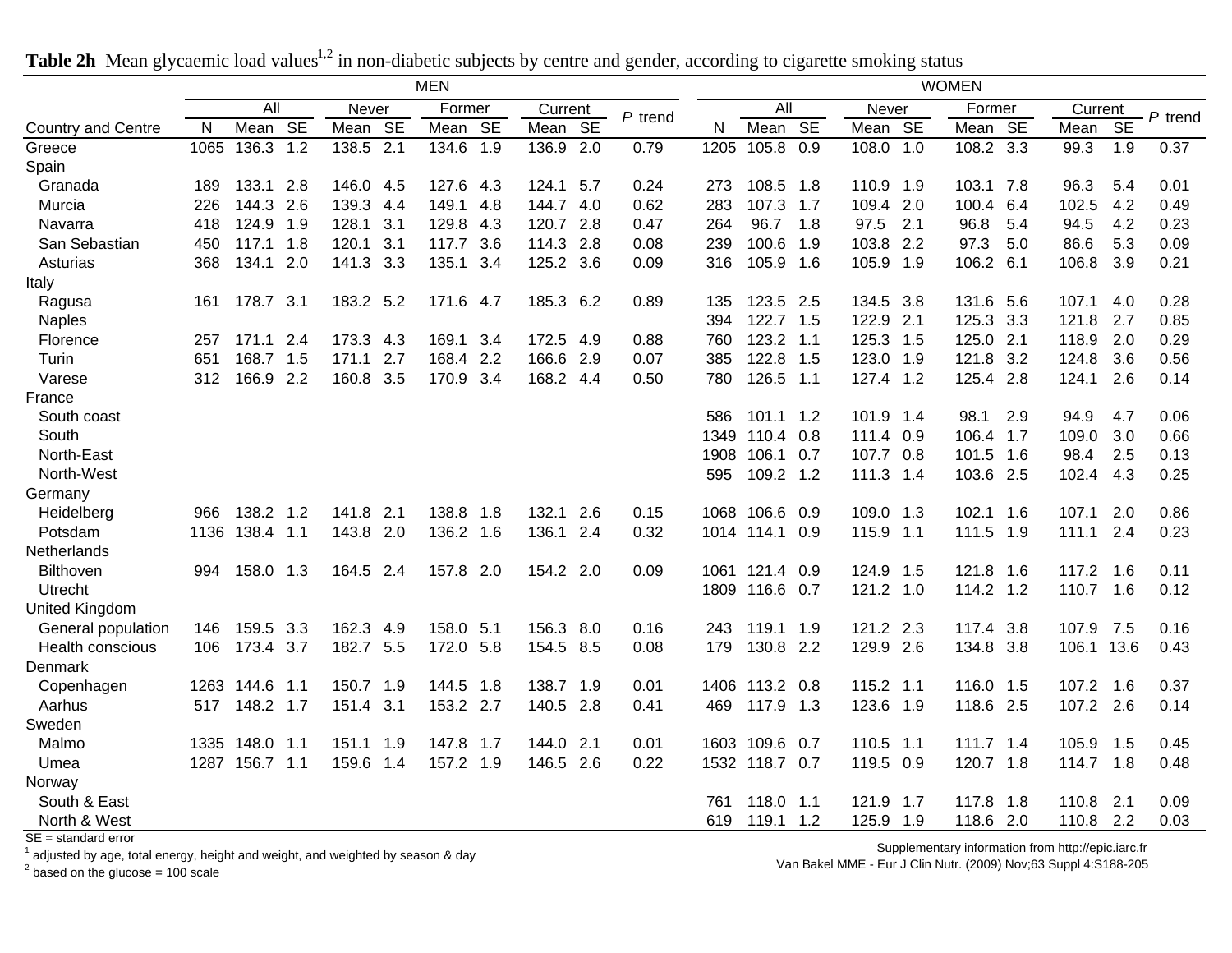

Figure 1a Mean dietary GI in men in the EPIC cohorts according to day of 24-HDR, adjusted for age, energy, weight, height and weighted for season



Figure 1b Mean dietary GI in women in the EPIC cohorts according to day of 24-HDR, adjusted for age, energy, weight, height and weighted for season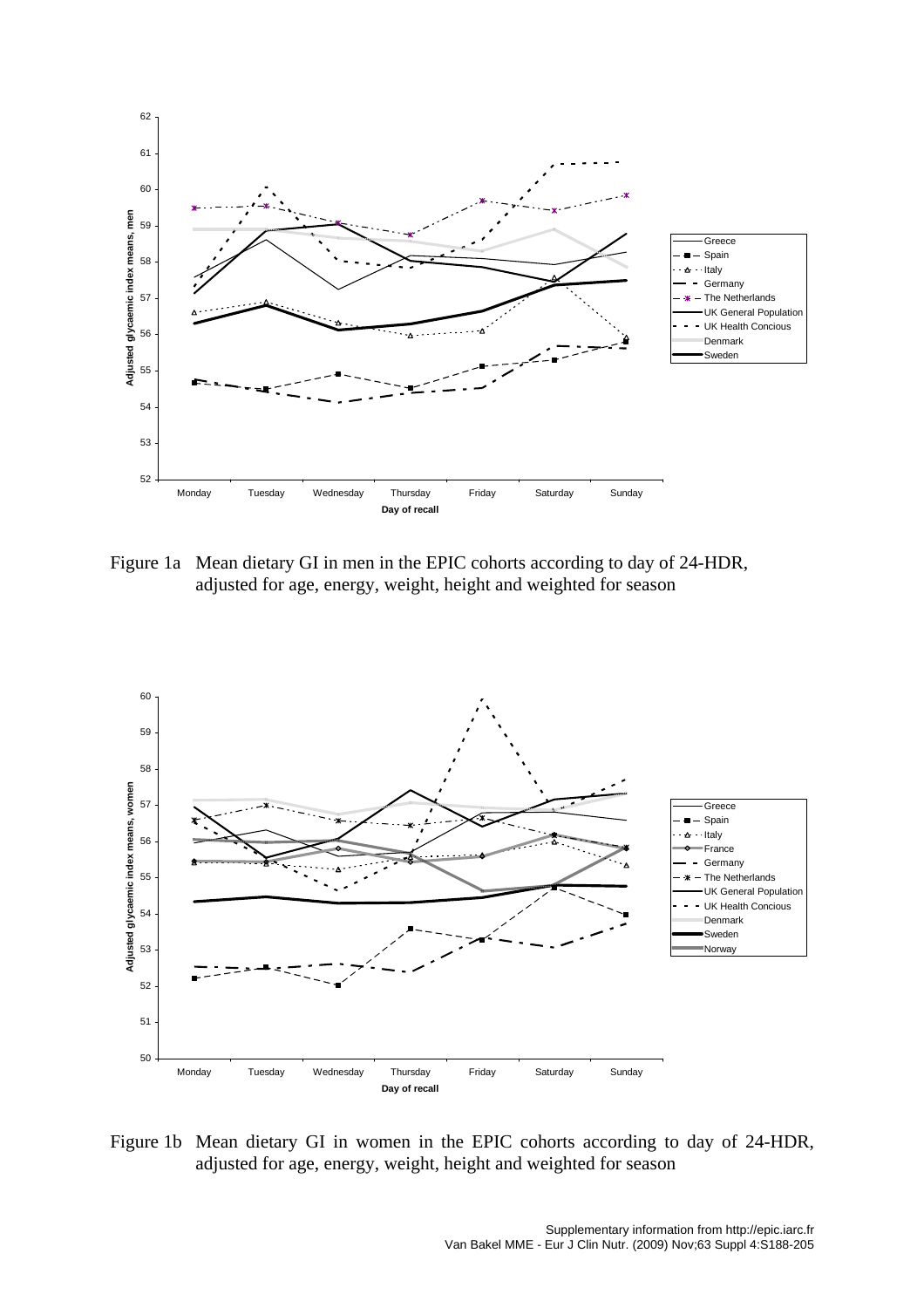

Figure 1c Mean dietary GI in men in the EPIC cohorts according to season of 24-HDR, adjusted for age, energy, weight, height and weighted for day of interview



Figure 1d Mean dietary GI in women in the EPIC cohorts according to season of 24-HDR, adjusted for age, energy, weight, height and weighted for day of interview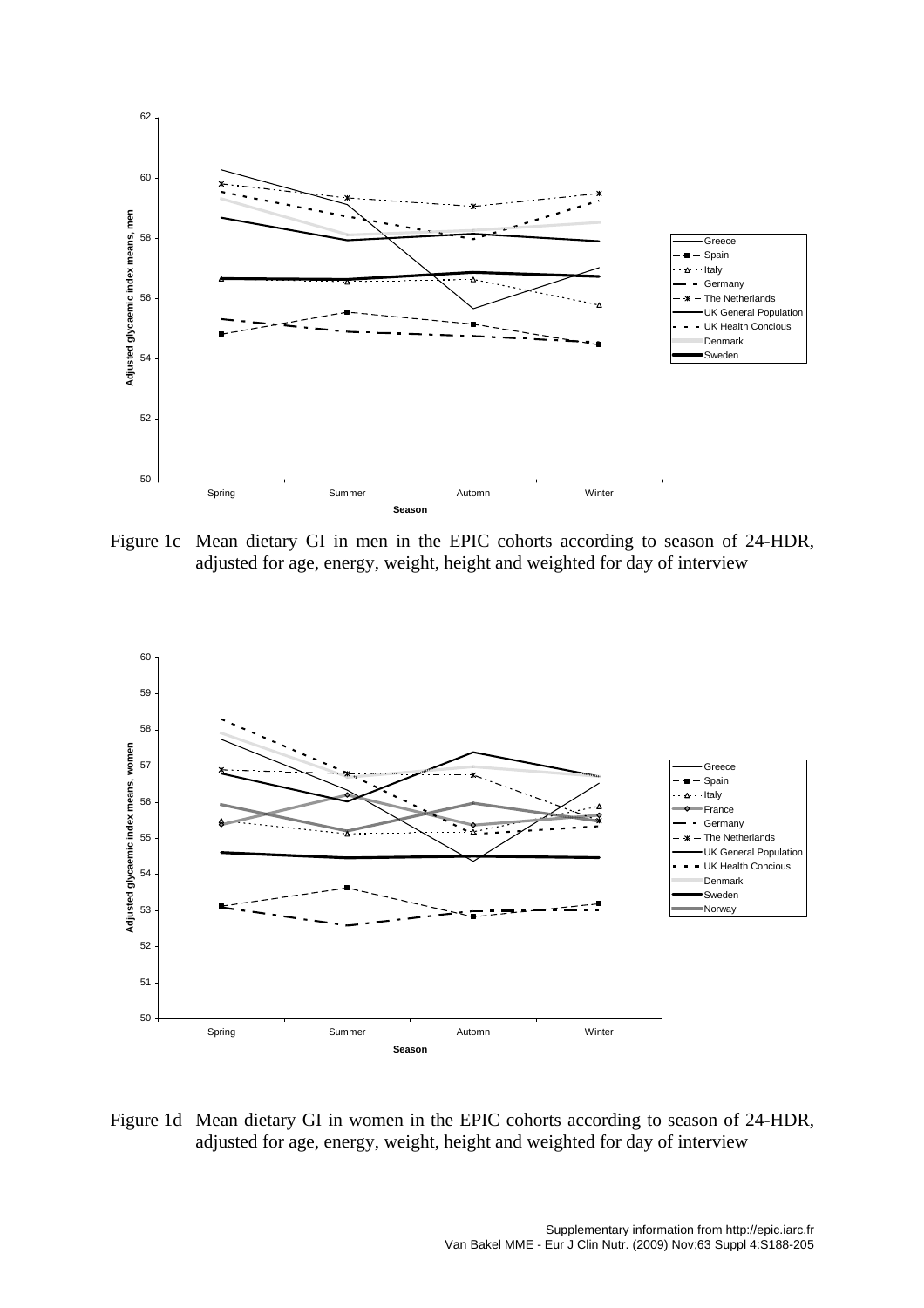

Figure 1e Mean dietary GL in men in the EPIC cohorts according to day of 24-HDR, adjusted for age, energy, weight, height and weighted for season



Figure 1f Mean dietary GL in women in the EPIC cohorts according to day of 24-HDR, adjusted for age, energy, weight, height and weighted for season